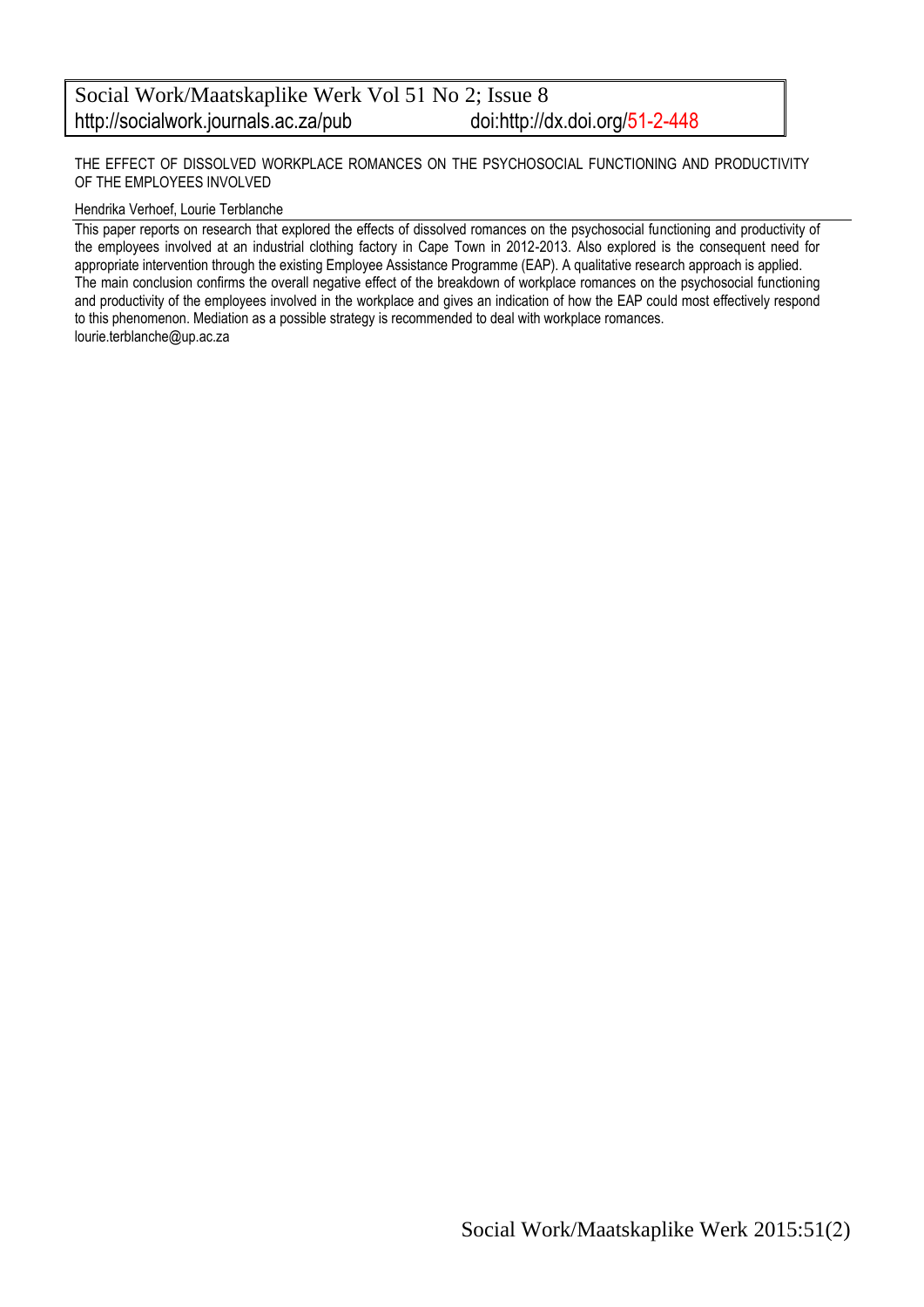## **THE EFFECT OF DISSOLVED WORKPLACE ROMANCES ON THE PSYCHOSOCIAL FUNCTIONING AND PRODUCTIVITY OF THE EMPLOYEES INVOLVED**

## **Hendrika Verhoef, Lourie Terblanche**

## **INTRODUCTION**

Workplace romances (WRs) are an increasingly widespread phenomenon in work organisations and have become quite common in recent years. This is not surprising, considering the changes that have occurred in the workplace and in society during the past century. People are spending increasingly more time at work, as the trend in today's work-oriented culture is one of longer working days, longer work shifts and higher workloads (Pierce, Aguinis & Adams, 2000:869; Wilson, Filosa & Fennel, 2003:78). Considerably more women are entering the workforce, so there are more mixed-gender teams; the divorce rate is rising and sexual mores are far more relaxed (Lickey, Berry & Whelan Berry, 2009:103). The workplace provides an ideal context for attraction and romance because of the constant proximity of co-workers, the increased time spent together, the sense of "teamwork", and individuals isolated from their (possible) problems at home and with their families. In all likelihood, these conditions will prevail in the future and WR and its impact on organisations will become increasingly more pronounced (Lickey *et al*., 2009:103).

While, on the one hand, WRs could have beneficial consequences for the individuals involved (such as long-lasting marriages), or even benefits to the organisations, some employers might find them problematic (Pierce & Aguinis, 2009:454). WRs, like any other relationships, have the potential to end badly, opening a Pandora's Box of possibly complicated legal, emotional, ethical or productivity consequences.

The question therefore arises whether the employer should have any interest in or concern about the personal relationships of employees with other employees. The answer to this question is aptly summarised as follows by Schaefer and Tudor (2001:1): "Dating a fellow worker is the employee's business until it affects the workplace – when it also becomes the employer's business." In dealing with this matter the following research question is addressed in this paper:

*What is the effect of dissolved workplace romances on the psychosocial functioning and productivity of the employees involved?*

## **WORKPLACE ROMANCE: THE PHENOMENON**

The literature review that follows describes the social phenomenon of dissolved WRs from a theoretical perspective to position the broader debate in this context.

The literature on WR and the categorisation of themes on this topic of study go back to the late 1970s (Cole, 2009:364). Prior to that WR was not often discussed as a separate issue and very little research was conducted on WR and its impact. However, the limited nature of the research did not mean that it was rare or non-existent.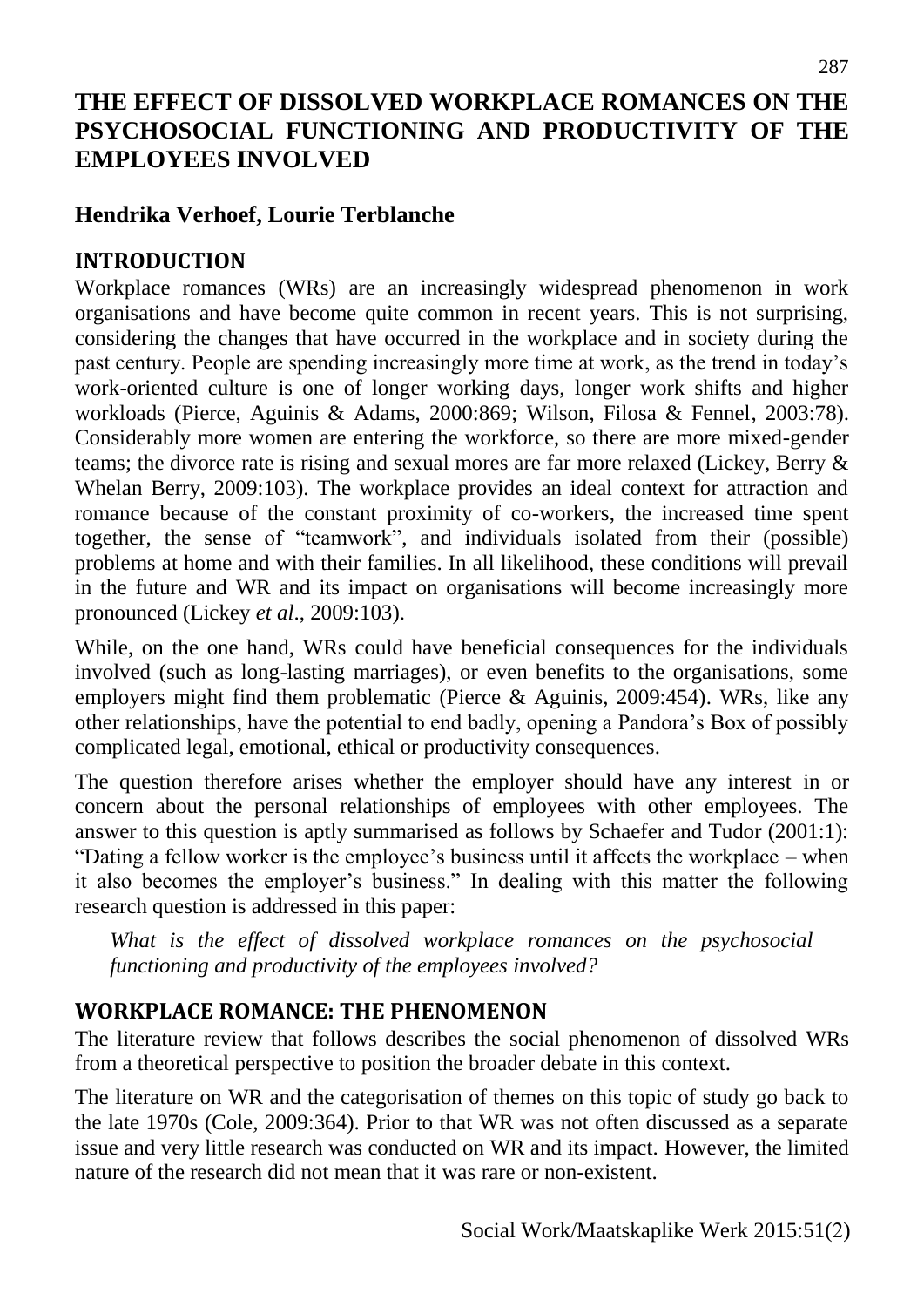One of the first articles on the topic, in effect an anchor article, was published by Robert E. Quinn (1977). Quinn (1977:30) defined a WR as a "relationship between two members of the same organisation that is perceived by a third party to be characterised by sexual attraction". This definition has been widely cited and used in the literature on WR ever since. Quinn investigated *motives*, *consequences and management interventions* relating to this phenomenon. Quinn's seminal work was further developed by Lisa A. Mainiero (1986, 1989). Mainiero published significant research on the *motives and consequences* of WR, making a unique contribution to this field by developing a theoretical framework of *power dynamics* in organisational romances (Mainiero, 1986, 1989).

Their lead was followed by various researchers publishing both productively and widely on the topic (Pierce, Byrne & Aguinis, 1996; Pierce, 1998; Pierce, Aguinis & Adams, 2000; Pierce & Aguinis, 2003, 2009; Pierce, Broberg, McClure & Aguinis, 2004; Pierce, Muslin, Dudley & Aguinis, 2008). In 1996 Pierce, Byrne and Aguinis developed a significant model elaborating on the factors influencing the *formation and impact* of organisational romances. Like Quinn and Mainiero, these later writers also focused on the impact of WR on organisations (Pierce *et al.*, 1996). However, their contribution was unique, as they investigated how the organisation influenced the relationship of the people involved in the WR.

Other researchers in this field built on the above theories and models to explore the phenomenon of WRs in greater depth. The following aspects of WR in particular have received a great deal of attention in the literature on WR.

### *Descriptions, models and types of workplace romance*

An example of a discussion on these aspects is found in the work by Dillard, Hale and Segrin (1994:242-245, 252), who explored different typologies of WR. According to them, the most common types of WR are (1) a relationship between a male with higher organisational status than his female partner, and (2) passionate and companionate relations, as opposed to "flings or utilitarian relations".

Research into the typologies of WR was continued by Lickey, Berry and Whelan-Berry (2009). They distinguish between three types of WR: (1) employee peer-to-peer (lateral) WR; (2) supervisor and subordinate (hierarchical) WR; and (3) WR when one or both employees are married (Lickey *et al*., 2009:102). In their typology of WR, each of these relationships can occur as heterosexual or homosexual WRs. Lickey *et al*. (2009:102) make it clear that, with each type of WR, the potential costs and risks to the organisation increase.

## **A***ntecedent and motivational factors associated with workplace romance*

Quinn (1977:44) was the first researcher to inquire specifically about the motivations of WR. He identified three types of motives for entering into a WR: (1) job-related, (2) egotistical, and (3) love. These three motives have been further explored and refined by Dillard (1987:189-192), who explained that, for example, the job motive seeks advancement, security, power, financial rewards, lighter workloads or more time off.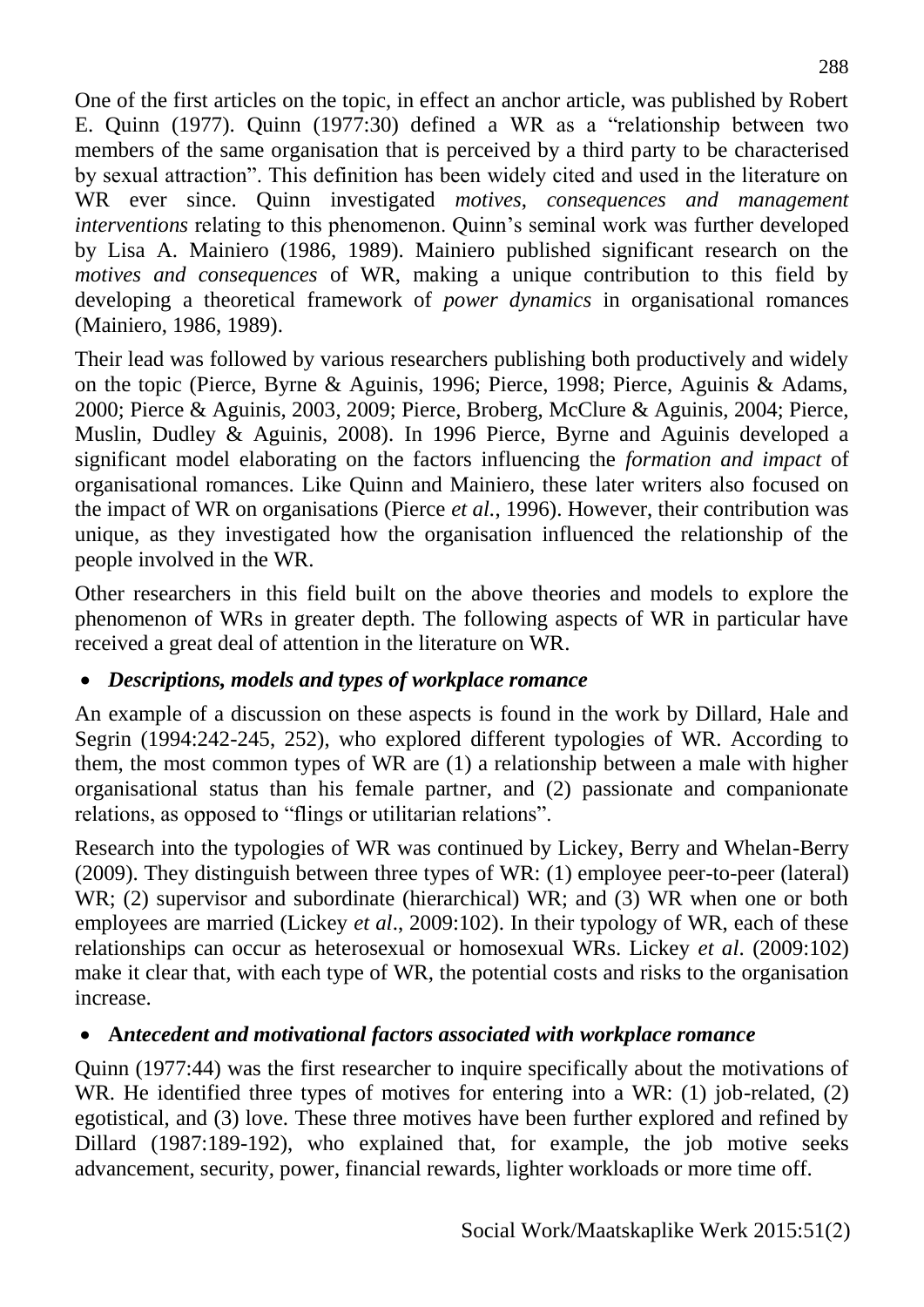Research by Cole (2009:364), however, emphasises the complexity and diversity of the motivations for the development of a WR. He concludes that the most important motivations are physical attraction, intellectual attraction, shared energy levels, increased self-esteem from success as a team of two, and even the forbidden nature of WR in some workplaces (Cole, 2009:364).

This last notion had already been confirmed by Mano and Gabriel (2006). They investigated not only the motivations for WR on the part of the participants, but also the antecedent circumstances in which it is likely to develop. These two factors should, in Mano and Gabriel's (2006) view, be linked together if the development of WR is to be understood. They conclude that the development of WR depends to a great extent on the "organisational climate", and they found that WRs are more likely to emerge in "hot" climates, where work arrangements foster contact outside work and where organisational policies do not punish those who participate in a WR.

The antecedent conditions (or "organisational climate") are thus also a strong factor which should be kept in mind in trying to understand the reasons for starting a WR. It is thus a combination of personal motivations (job/utilitarian, ego and love) and the antecedent conditions of the organisation ("climate", conservative/liberal, position and gender in the organisation) which all influence the potential development of WRs. As pointed out, it is important to keep this in mind, because to misunderstand the reasons why WR develops in the first place can lead both to co-workers entertaining wrong perceptions of the participants, and to negative effects on the social climate of the organisation, as well as to possibly incorrect managerial intervention.

### **CONSEQUENCES OF WORKPLACE ROMANCES**

A dominant theme in the literature on WR is the focus on the positive and/or negative consequences of the occurrence.

### **Potential benefits and rewards**

Several researchers have investigated the potential benefits and rewards of WR to the organisation in general, to the employees (co-workers) and to the participants in a WR (Cole, 2009; Lickey *et al*., 2009; Pierce & Aguinis, 2009). It appears that these benefits and rewards are related mostly to the stage when the WR is in full bloom and positive feelings of attraction are in the air. This is in contrast with the stage when the relationship dissolves and the risks are uppermost.

Pierce and Aguinis (2009:455) maintain that, in some cases, organisations may definitely benefit from the performance by employees involved in (intact) WRs. These benefits include increased job satisfaction on the part of the participants in a WR, and increased job involvement and organisational commitment. Pierce (1998) had earlier explained how the rewards of a WR affect not only the participants, but also the organisation according to the "affective spill-over hypothesis". By this he means that a gratifying WR may create an emotional "spill-over effect" in which employees' positive emotional reactions to their romance spill over into their emotional reactions to their job, in the process increasing job satisfaction. With increased job satisfaction comes many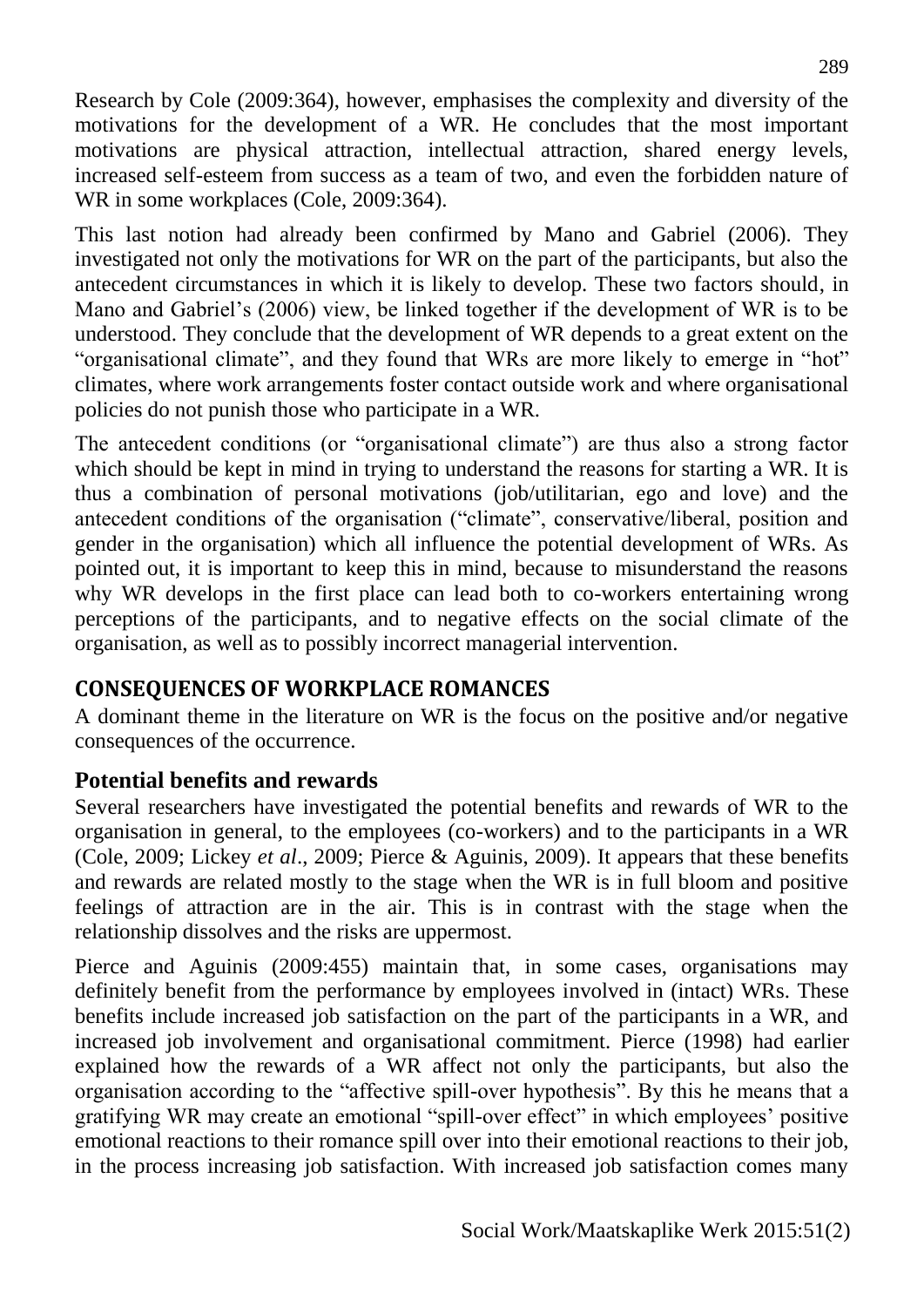more benefits to the organisation, such as positive attitudes, productivity, loyalty and energy (Pierce, 1998:1717).

The rewards and benefits of WRs to the organisation concerned seem to be centred on the notions of increased productivity, loyalty/commitment to the organisation and higher energy levels (Lickey *et al*., 2009:105). Pierce and Aguinis (2009:455) developed an "impression management hypothesis", according to which these employees try to create a favourable impression by becoming more involved with their jobs and more committed to the organisation.

Cole (2009:364) agrees that a WR can be a very positive force, in that it may increase the motivation and mental energy of the involved parties, so that they work harder and longer. In addition, Cole (2009:364) indicates how a WR can also benefit the co-workers and the organisation in general. He says that WR participants "energise the workplace morale; motivate other employees; encourage creativity and innovation; soften workrelated personality conflicts, because the workplace romance participants are happier and easier to get along with; improve teamwork, communication and cooperation; enrich personal relationships for the couple involved and their co-workers; and stabilise the workforce by retaining both partners" (Cole, 2009:364). These are all very important benefits and rewards that any organisation would value and encourage.

The potential benefits and rewards of WR for the organisation, for the participants in WR and for their co-workers are thus diverse, numerous and of great value. It can have an extremely positive effect on the organisation not only in financial terms, but also in terms of creating a positive working environment and climate.

### **Potential risks and dangers of workplace romance**

These benefits and rewards are related mainly to the stage when the WR is in full bloom and there are positive feelings of attraction in the air. There are, however, some obvious risks and dangers associated with WR in its "blooming stage" – risks such as unfairness, favouritism, the formation of groups, jealousy and other such reactions (Powell & Foley, 1998:423). This is the antithesis of the stage of the WR at which the relationship dissolves. It is at this stage of dissolving that the risks of WR predominate.

The potential risks and dangers in WR as far as the organisation, the co-workers and the participants in WR are concerned can be summarised as follows.

### *Sexual harassment claims resulting from a dissolved workplace romance*

A large body of research on WR focuses on the subject of sexual harassment and how organisations could effectively prevent and manage this in the workplace (Pierce & Aguinis, 2009:450-452). They also argue that one of the most common risks of WR from the organisational perspective is that the relationship may disintegrate and could result in claims of sexual harassment, with concomitant lawsuits between the two parties who had formerly been involved with each other.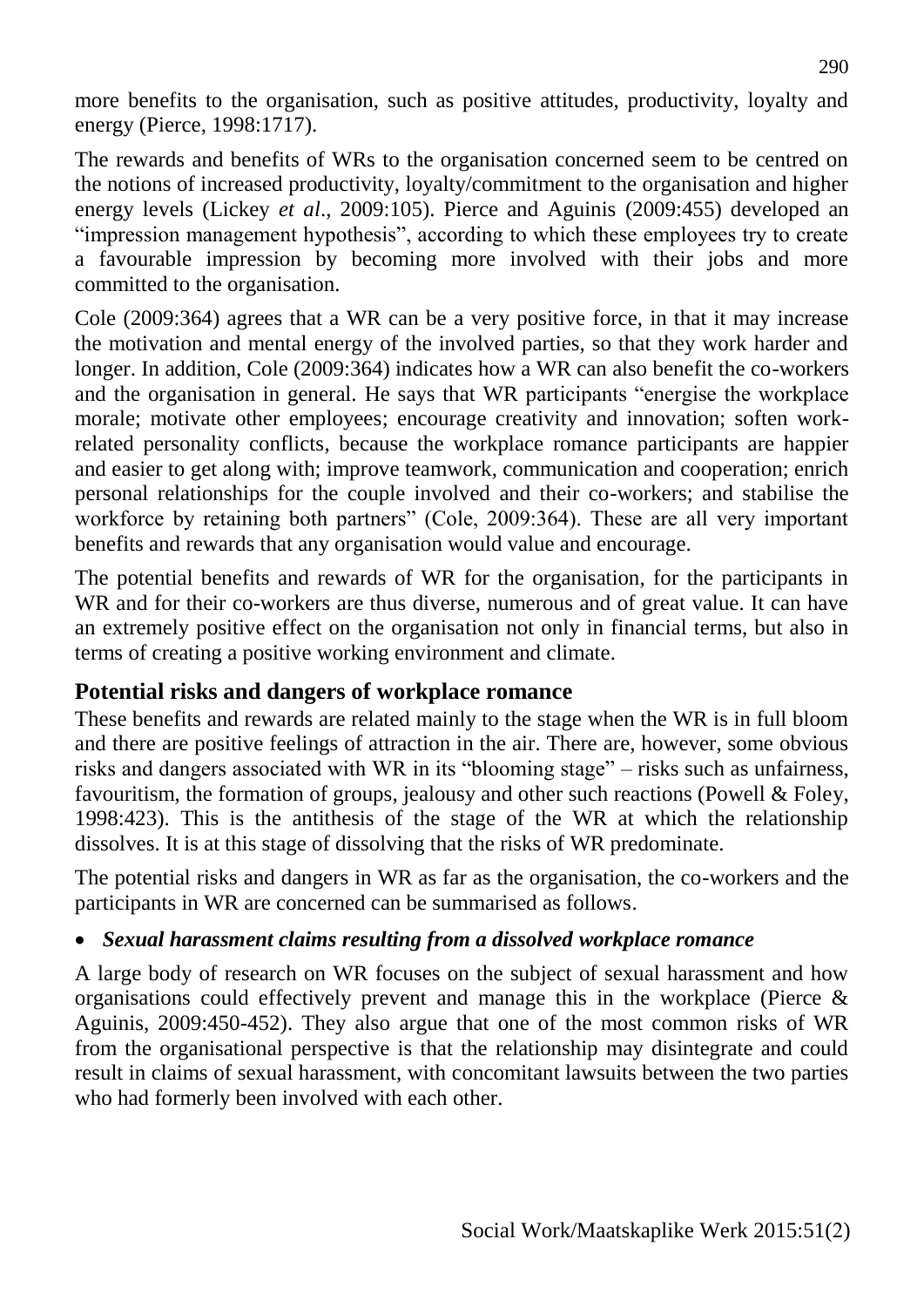#### *Possible retaliation: violence or public confrontation*

There is general consensus in the literature on WR that the disruptive dissolution of WRs carries a high potential risk for an organisation, especially if it includes violent behaviour (physical or verbal), especially if this takes place publicly in the workplace. Lickey *et al*. (2009:105,117) comment in this regard that, in the event of WR dissolution, there are often claims of retaliation by the participants and that this creates a disturbing link with workplace violence. This worsens when one of the parties, or even a third-party stakeholder, feels vindictive or angry. Other researchers observed the prevalence of intimate, retaliating partner violence on work premises, e.g. stalking or physical abuse, which may stem from disruptive dissolutions (O'Leary-Kelly, Lean, Reeves & Randel, 2008:61).

#### *Staff turnover*

The relation between WR and staff turnover is described clearly by Solomon (1998). He warns about the possible expense to the organisation with employee turnover, or the loss of valuable employees who are unhappy working alongside a WR relationship like this, or if employees leave when they opt to continue their relationship at a company that does not prohibit dating (Solomon, 1998:3). Schaefer and Tudor (2001:2) concur, saying that: "productivity is hurt each time a valuable employee leaves a company".

#### *Legal issues for the organisation*

Pierce and Aguinis (2009:454) maintain that unfair management interventions, or even the mere perception that interventions are unfair, pose a major risk in WR. Unfair interventions by management to address WR carry high risks, as Lickey *et al*. (2009:106) point out. They say that the bottom-line negative consequences of WR to the organisation occur in terms not only of productivity, but also of economic risk and cost. Legal action resulting from a failed WR and consequent management interventions could also include claims of wrongful discharge or invasion of privacy as well as thirdparty claims of alienation of affection. All these possible legal claims are normally very time-consuming and costly for an organisation. Furthermore, inappropriate sharing of confidential, privileged or proprietary information by parties involved in a WR can result in liability claims from current employees (Lickey *et al*., 2009:110).

#### *Unethical relationships*

Another risk of WR is that the relationship itself is unethical in the context of the workplace. Pierce and Aguinis (2009:453) say that the most problematic and unethical WRs are extramarital relationships and direct-reporting supervisor-subordinate (hierarchical) relationships. Because social norms generally do not condone extramarital relationships, and because this is aggravated by concerns about lack of professionalism, there are likely to be negative consequences for the company's reputation (Lickey *et al*., 2009:104).

The risks of unethical hierarchical WRs are described by various researchers (Amaral, 2006; Lickey *et al*., 2009:103; Pierce & Aguinis, 2009:453; Pierce *et al.,* 2004:69). Cole (2009:364) says that a WR involving people at different hierarchical levels potentially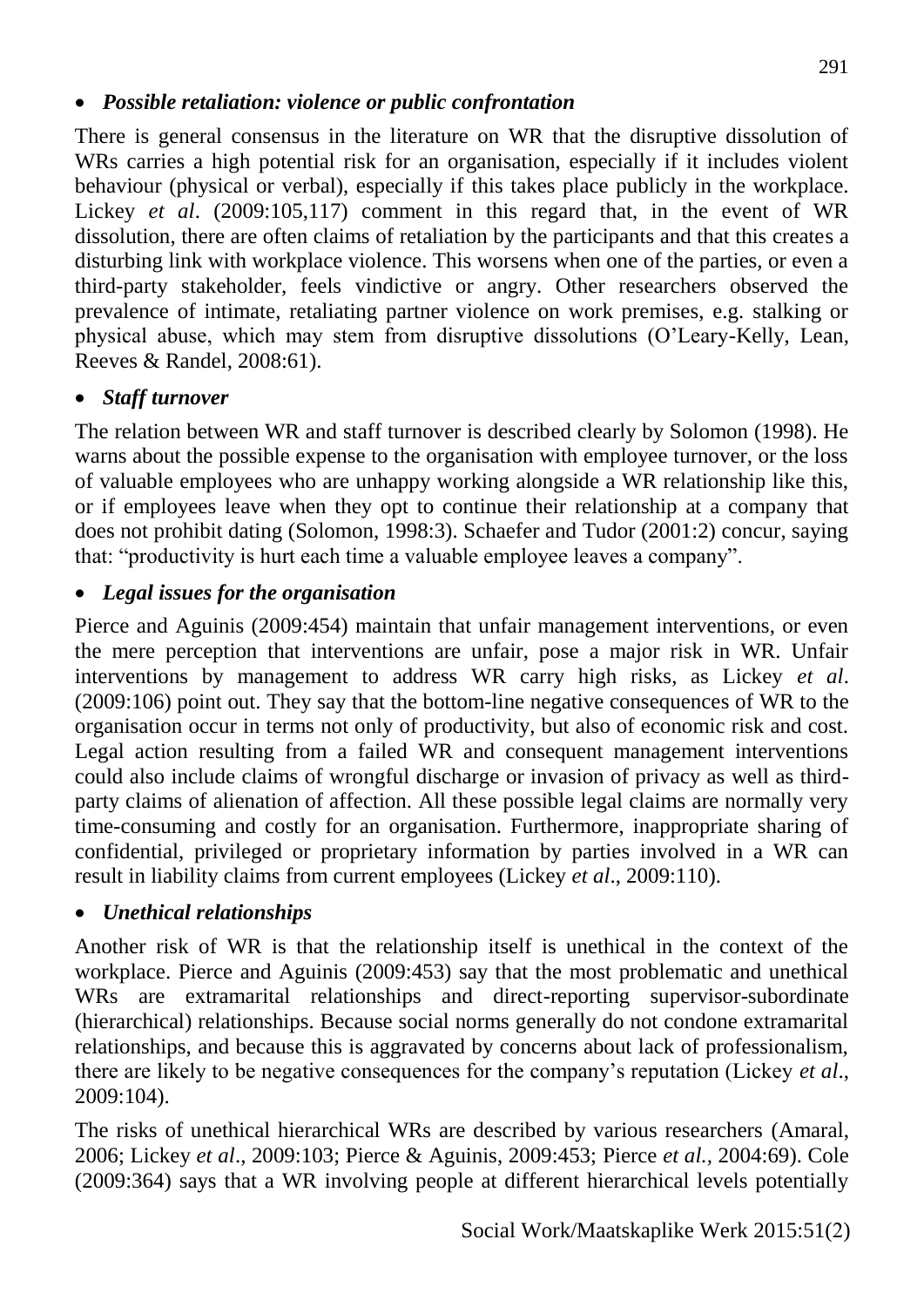disrupts the organisational power structure and can create high-risk situations and professional conflicts of interest. The author further maintains that a hierarchical WR can affect the co-workers' morale negatively if a subordinate is perceived to be receiving preferential treatment (Cole, 2009:364).

### *Emotional disorders and secondary implications*

A potential risk in WR that is often not as visible as some of the other risks discussed so far is the risk of emotional disorders experienced after the break-up of a WR. These disorders have a variety of potential "secondary implications" for the organisation. Little (2010) conducted research on this specific risk, focusing on the grief caused by the dissolution of a WR relationship. He concluded that the risk to the organisation is that: "productivity can be lowered when the emotional turmoil following a loss causes an employee to experience difficulties in concentration and judgement, stress, depression, lack of motivation and substance abuse" (Little, 2010:137). These emotional disorders are usually not as visible or easily recognisable as physical ailments and are often misunderstood or left unsupported by management. Such problems also create secondary risks, in that there are financial implications for the organisation, which is now subject to increased health costs, absenteeism, injuries, errors and missed opportunities (Little, 2010:137). Emotional disorders can occur with the dissolution of any romantic relationship, but WR relationships mean that the participants have to work together afterwards (Powell & Foley, 1998:425). Contact often worsens the emotional impact. WR relationships thus carry a very definite risk for the organisation.

### *Problems with co-worker relations*

The possible risks of WR include the fact that WR could ruin professional relationships, create co-worker confusion and scorn and lead to self-doubt and lost objectivity on the part of the couple, generating competition and conflict (Cole, 2009:364). Lickey *et al*. (2009:106) emphasise the risk to employees' credibility or integrity if they are involved in a WR.

# **WORKPLACE ROMANCE, PERFORMANCE AND PRODUCTIVITY**

From the organisational perspective, the concern is that a WR may impinge on the participants' performance. The potential link between WRs and productivity has therefore received a great deal of attention in the literature (Lickey *et al*., 2009:101). Different variables related to WR and performance, such as competence, absenteeism, commitment to the job or intrinsic work motivation and job satisfaction, have been studied. Research distinguishes between intact and dissolved WRs, saying that the two have different associations with productivity.

The question of the link between WR and productivity has given rise to ambiguous views. Quinn (1977:44) found that the job performance by WR participants can either improve or deteriorate. This "mixed result" was repeatedly found over the following four decades, and researchers have produced conflicting results on the topic. For example, Pierce and Aguinis (2009:455) found that the literature and research on the link between WR and productivity delivered mixed results, in that WR could either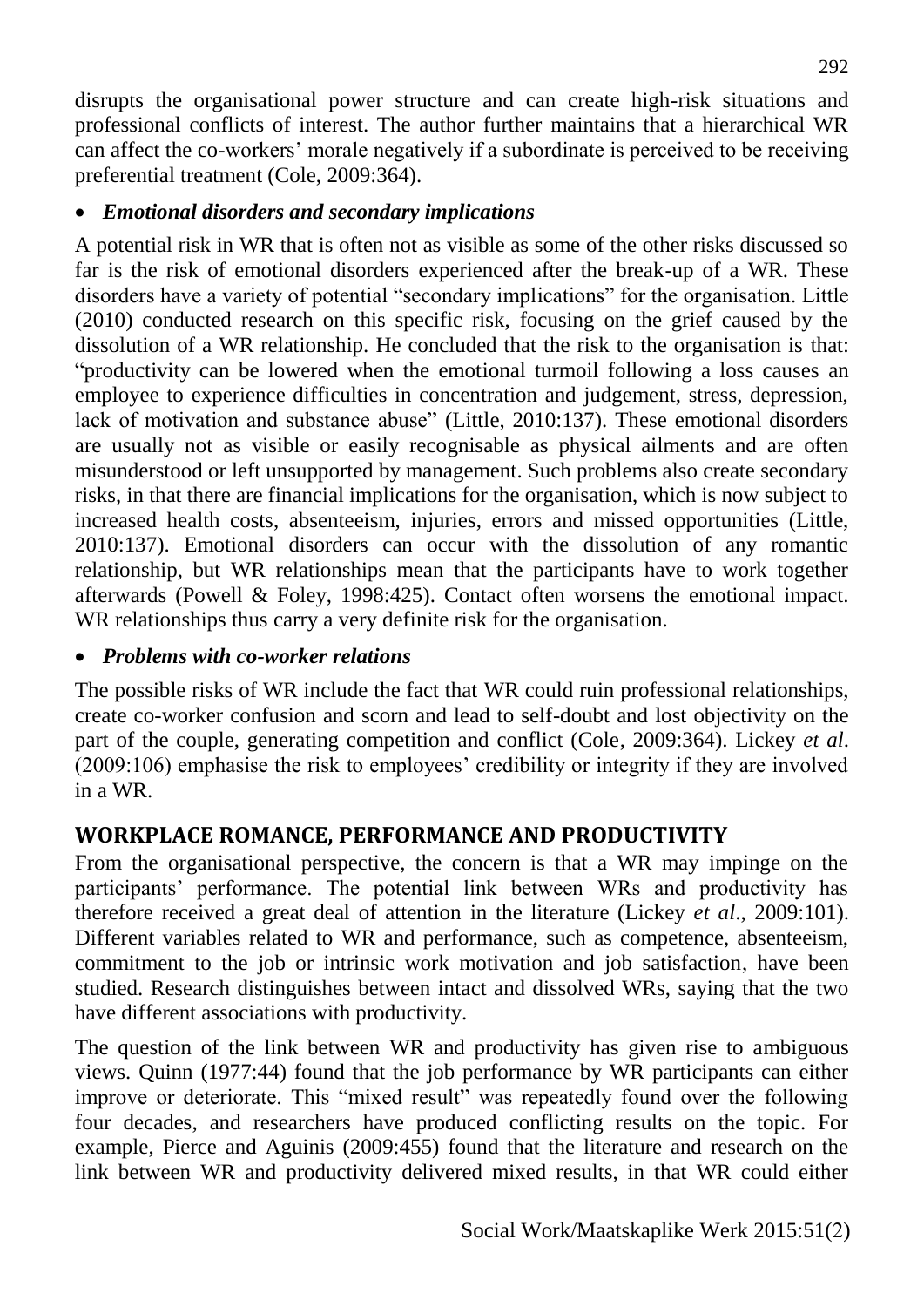improve or impair job performance. Furthermore, they found that WR is not necessarily associated with job performance, anyway. It does not necessarily lead to performance impairments, but could instead provide positive associations (Pierce & Aguinis, 2009:455). On the positive side, Pierce (1998:1726) and Dillard (1987:190) found that participation in a WR does not inevitably lead to performance impairments but is, in fact, associated positively with job performance.

Pierce and Aguinis (2003), who tested a model of formation and impact factors of WR in organisations, offer an alternative argument, finding that employees' participation in a WR was positively associated with their level of job satisfaction, but not with their level of work motivation or job performance.

This more neutral position was identified earlier by Dillard and Broetzmann (1989), who found that WRs typically have no impact on the participants' job-related behaviours and, if there is a change, it can be explained by the participants' motives for entering into the romance. This is an important factor in the impact of WR and participants' performance at work and the reason or motivation for their WR. Pierce *et al*. (1996:19) agree with this proposed important link between motive and performance, and state that job performance can be positively affected if the WRs are motivated by love or companionship, as opposed to an egotistical or job-related motive.

In the research on WR the type of the relationship under consideration is also commonly proposed as a variable that affects productivity. Hierarchical as opposed to lateral romances were found to be more likely to decrease productivity (Pierce *et al*., 1996:19). Although Dillard *et al*. (1994:253) found that a decline in job performance or workgroup functioning was not associated with hierarchical romances, the opposite view was expressed by Powell and Foley (1998:18). These authors proposed that the two kinds of romance that have the most damaging effects on group morale and organisational effectiveness are hierarchical and utilitarian romances. The latter is described as the type of romance in which one partner satisfies his/her personal or sexual needs in exchange for satisfying the other participant's task-related and/or career-related needs (Powell & Foley, 1998:18). In the researcher's opinion, all of these perspectives emphasise the fact that the type of WR relationship is important in distinguishing it as a potential risk or benefit to the organisation.

Another clear common element in the literature on WR that determines the possibility of WRs being a risk or a benefit is the phase in which the WR happens to be**.** Pierce *et al*. (1996:18) perceived that the particular variable, the phase of the relationship, has a definite impact on the level of productivity. They argue that WR participants experience a decrease in productivity, work motivation and job involvement during the early stages of the romance, but an increase of these in the later stages, when the initial excitement has diminished.

It should also be kept in mind when deciding whether a WR is potentially more of a risk than a benefit is to consider its impact on the productivity of the co-workers in the organisation. Schaefer and Tudor (2001:2) maintain that organisational productivity and morale can be negatively affected when WRs are allowed to flourish. They explain that: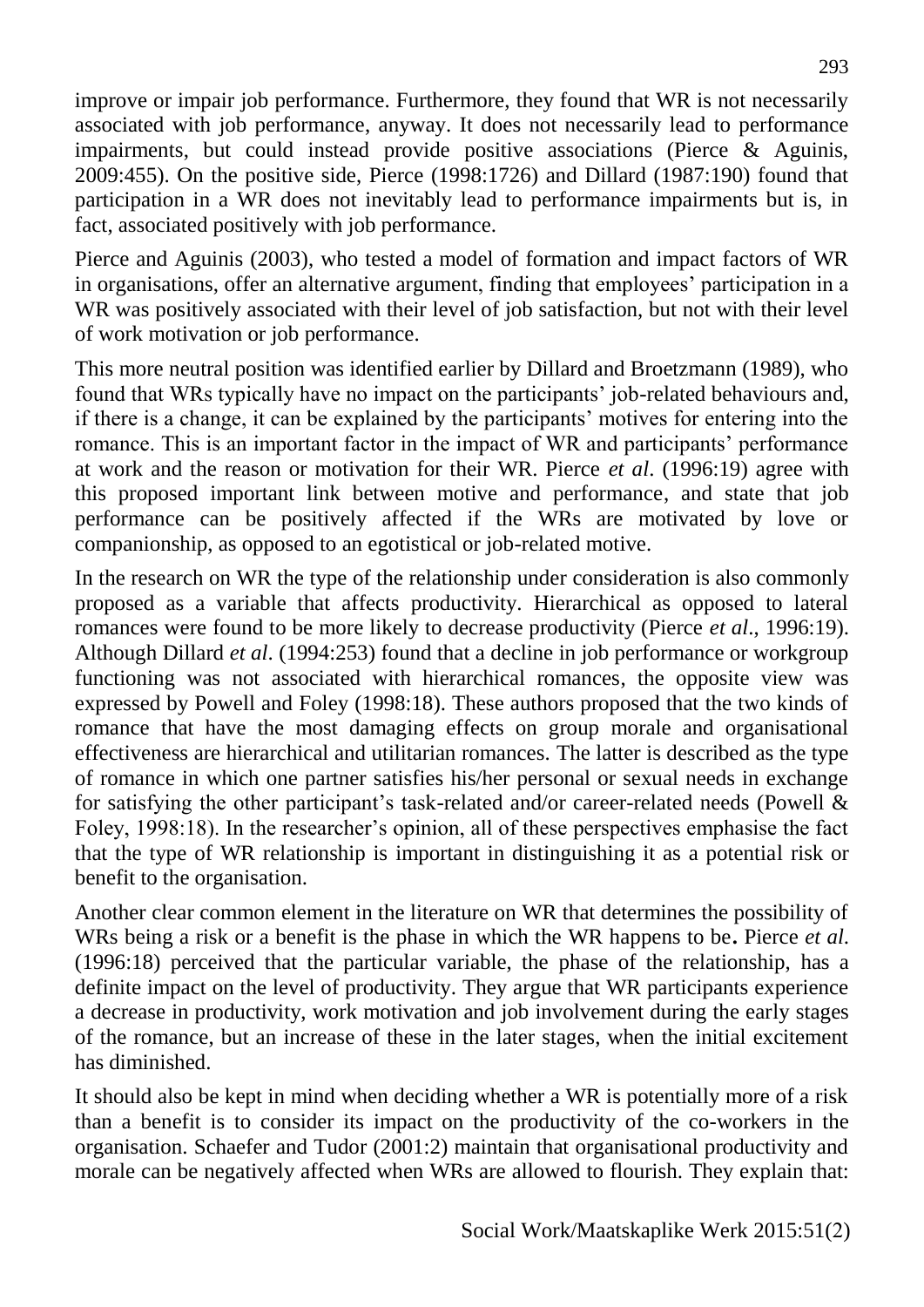"sometimes, an office romance becomes a soap opera played out in front of the entire office", which distracts co-workers and influences their performance negatively.

This argument confirms Quinn's (1977:44) finding that the most common outcome of WRs is that they give rise to copious gossip in the workplace. He says that, unlike nonwork-related romances, WRs are subject to the daily scrutiny of co-workers, who question the appropriateness of the relationship, and whether or not the individuals involved or the organisation are benefiting or being hampered by the relationship (Powell & Foley, 1998:4). The lost time and productivity owing to distracted coworkers, who gossip about the WR, are further possible negative consequences for the organisation (Lickey *et al*., 2009:110). It is thus not only the WR participants' performance that is affected negatively, but potentially also that of all their co-workers. This need not necessarily happen, but it should be recognised as a potential risk.

Whether a risk or benefit to the organisation (especially when it comes to the performance by the WR participants and their co-workers' productivity), it has to be said that this is not a clear-cut issue. However, the important factors listed above should be kept in mind when analysing such a relationship.

The scope of this study does not allow for all the potential risks to be fully explored, but will be confined to disruptive WR dissolutions that could result in retaliation, violence or public confrontations. This includes emotional disorders, with their secondary consequences to the organisation, not forgetting the productivity risks. Other risks are not to be side-lined, and their relevance and importance should be kept in mind throughout this study.

### **MANAGERIAL INTERVENTION IN WORKPLACE ROMANCE**

Management intervention in WRs has recently received considerable attention in the literature, an indication of the growing need and importance of the correct type of intervention by the organisation (Lickey *et al*., 2009; Pierce & Aguinis, 2009). This includes an exploration of appropriate HR policies on WR.

Research shows that there are essentially two opposing positions on managerial intervention in WR. On the one hand, there is the more authoritarian approach, whereby companies have established strict policies for regulating, prohibiting or punishing WR or even dating (the traditional position is a legal-centric approach to risk prevention) (Pierce & Aguinis, 2009:461). On the other hand, there is the more liberal position, which is to allow it by ignoring it totally (Schaefer & Tudor, 2001:2).

A third option is the more current and emerging view, a more casual, "humanistic approach", which assumes that employers cannot regulate employees' love relationships or their personal lives (Schaefer & Tudor, 2001:2). In line with the latter approach, managers could choose to either take no action at all, or take positive action such as engaging in open discussion or counselling. This would make allowances for managing the potential risks and benefits of WR in an organisation. Pierce and Aguinis (2009:457- 461) chose this option, elaborating on the recommendations for organisations in managing the risks and rewards of WR. They advocate an approach that focuses on cost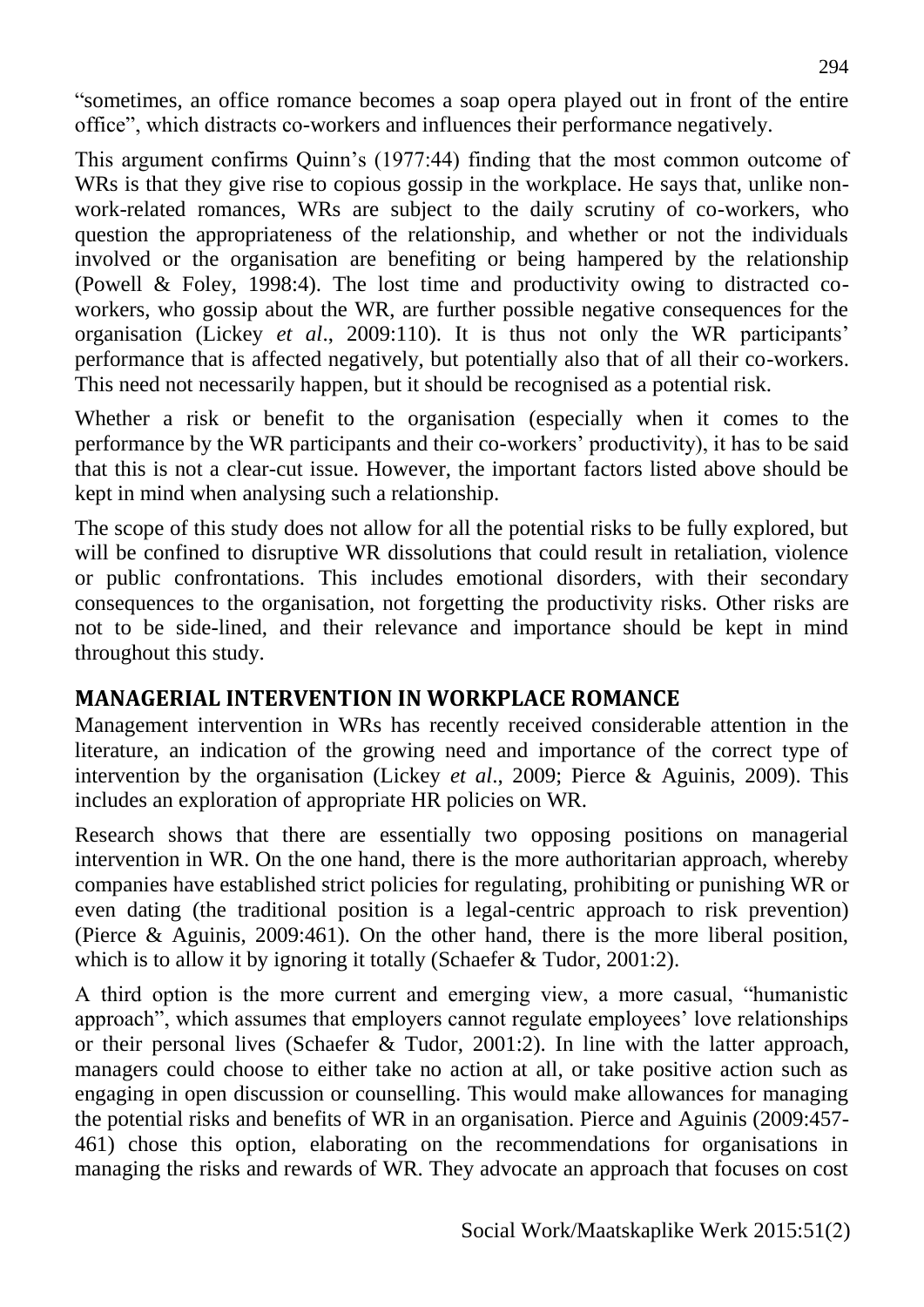and benefit management, one with a sensible focus on risk minimisation and reward maximisation.

Within the realm of this third "combined" option, one strategy available to organisations is to offer mediation as an intervention strategy for managing the situation once the WR dissolves and potential risks become apparent. By definition, mediation involves an impartial third party, who mediates with the WR parties to reach mutual agreement on matters of dispute. The underlying principle is that of self-determination and the creation of a future working relationship with the other party (Folberg, Milne & Salem, 2004:262). It is a voluntary option and can occur only if all the parties involved in the dispute are in agreement (Wynn-Evans, 2010:1).

Using an independent third party or mediator can help the parties to work out a solution, thereby avoiding formal grievance and disciplinary procedures (Pearl, 2004:3). As such, it is a potentially empowering option for the individuals involved, as they solve their own conflict instead of having an imposed, adversarial solution (Pearl, 2004:3; Wynn-Evans, 2010:2).

There is general consensus in the literature on workplace mediation that it is an essential tool for managing conflict in the workplace (Armitage, 2009; Carter, 2008; Luna & Yialelis, 2008; Pearl, 2004; Wynn-Evans, 2010). Although mediation has its limitations when it comes to the disputes it can resolve, it is regarded as the most effective when the issues are relationship-based (Carter, 2008:1), for example, WRs. This is particularly true of the EAP, which is relevant in providing a platform offering mediation as a conflict-resolution strategy.

### **MOTIVATIONS FOR THIS STUDY**

There were some serious lacunae in the existing literature on WR, especially in relation to the EAP field, as borne out by the following points.

- Most of the research studies encountered in the preliminary literature review were conducted primarily in the United States of America (USA) and in the United Kingdom (UK). There is thus a need for more contextual research in South Africa.
- The focus of these research studies appears to add value primarily to the fields of human resource management, the legal field (i.e. liability management in cases of sexual harassment) or applied psychology. The research aim was not associated primarily with the EAP field per se, a "gap" that shows clearly in the assessment of the literature.
- The aim of this research was not on unschooled (or semi-schooled) workers. The question (or "gap") of the applicability of the findings on professional employees' WRs and WRs in the context of a factory set-up is apparent.
- Another problem with the existing literature on WRs is the fact that the current research focuses on WRs in general, not on the "break-up phase" of the WR. The consequence of this is that, firstly, the real effect of dissolved romances on the psychosocial functioning and productivity of the employees involved is not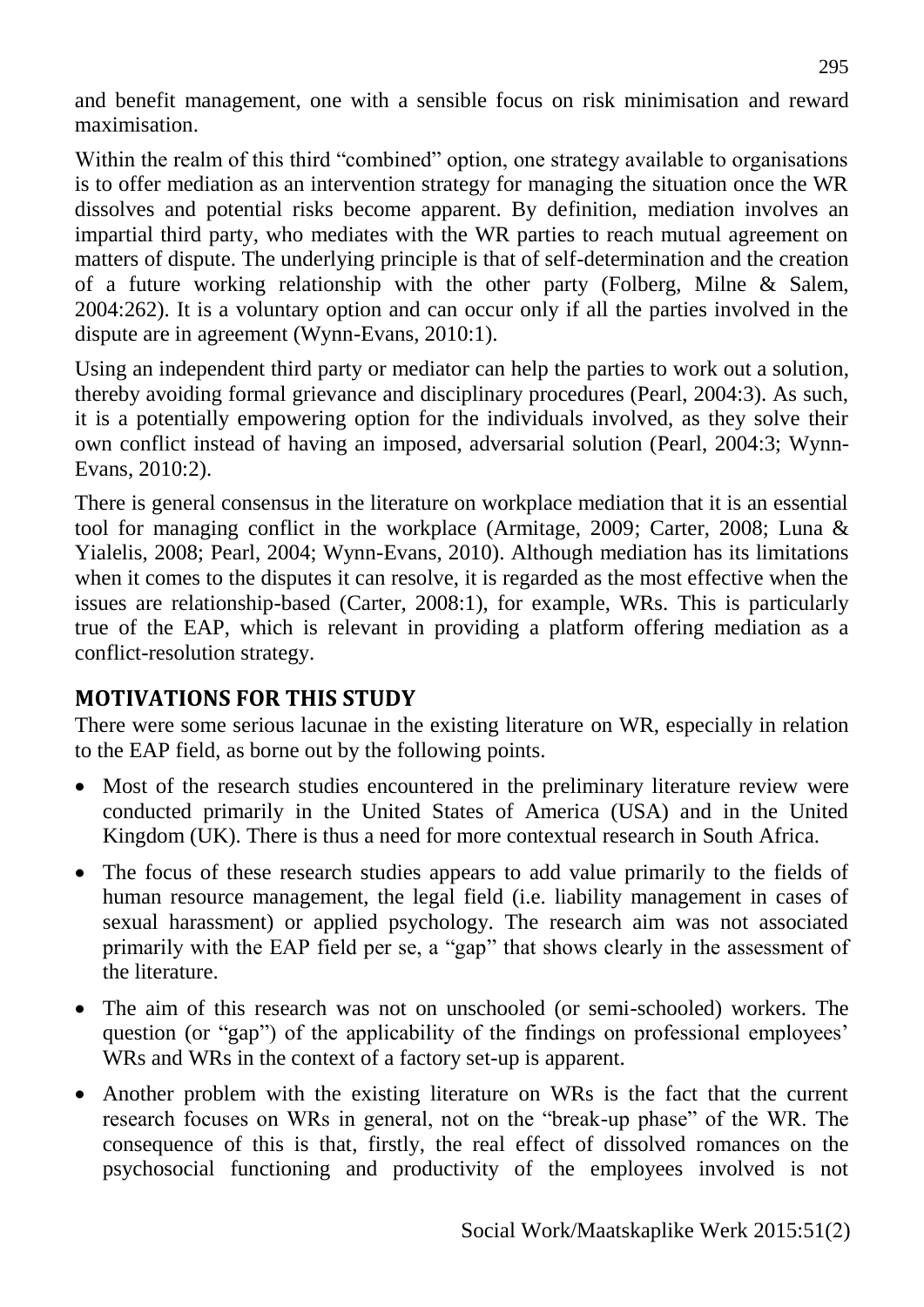sufficiently defined and understood. Secondly, the negative effects of dissolved WRs might be underestimated. Thirdly, the EAP guidelines are too general for dealing with this situation and are therefore eventually experienced as inadequate.

• The relation between WR and performance/productivity is one of the main themes in the literature on WR (Pierce & Aguinis, 2009:455), which also relates to the topic of this research study. Considering the mixed results that past research has delivered in this respect (Pierce & Aguinis, 2009:455), it should be of great value to investigate what the result would be at the specific organisation where the research for this study was conducted. This would be potentially valuable to the management of the organisation, not only in calculating their potential losses, but also in motivating the prospects of a well-established managerial intervention strategy for WR.

It can be concluded, therefore that, although there is substantial existing research on WRs in the EAP field, further and more up-to-date research is required if it is to be applicable in the South African context, hence this contribution.

Another motivation for this study was to answer the need to further develop Employee Assistance Programmes (EAPs) to deal with WRs. Normally, referrals to the EAP of employees involved in romantic relationships at work are made by the team leaders at the point when the relationship breaks down, in the hope that the associated conflict and tension causing productivity problems will be addressed. There is thus a need for a timely and effective strategy for the EAP practitioner to respond to these situations, so that the affected employees can return to full productivity as soon as possible. By conducting research on these aspects of employees' wellbeing and on the impact on the organisation's productivity, this study endeavours to contribute to organisational development. In other words, insight into the effects of dissolved romances on the psychosocial functioning and productivity of the employees involved would empower an organisation (management, supervisors, team leaders and EAP practitioners) to address the phenomenon of WRs more effectively.

In addition, the principal researcher has been professionally involved in EAPs since 2008, and has observed how many dissolved workplace romances have had a disruptive effect on the workplace. Her interest in gaining a deeper understanding of the concept and implications of WRs and how the EAP could add value to this field acted as a motivation for undertaking this study

### **RESEARCH GOAL AND OBJECTIVES**

Against the background of the above literature review describing the phenomenon of dissolved workplace romances, the following research goal was formulated for this study:

*To develop an in depth understanding of the effect of dissolved workplace romances on the psychosocial functioning and productivity of the employees involved.* 

In order to achieve the research goal, the following objectives were set: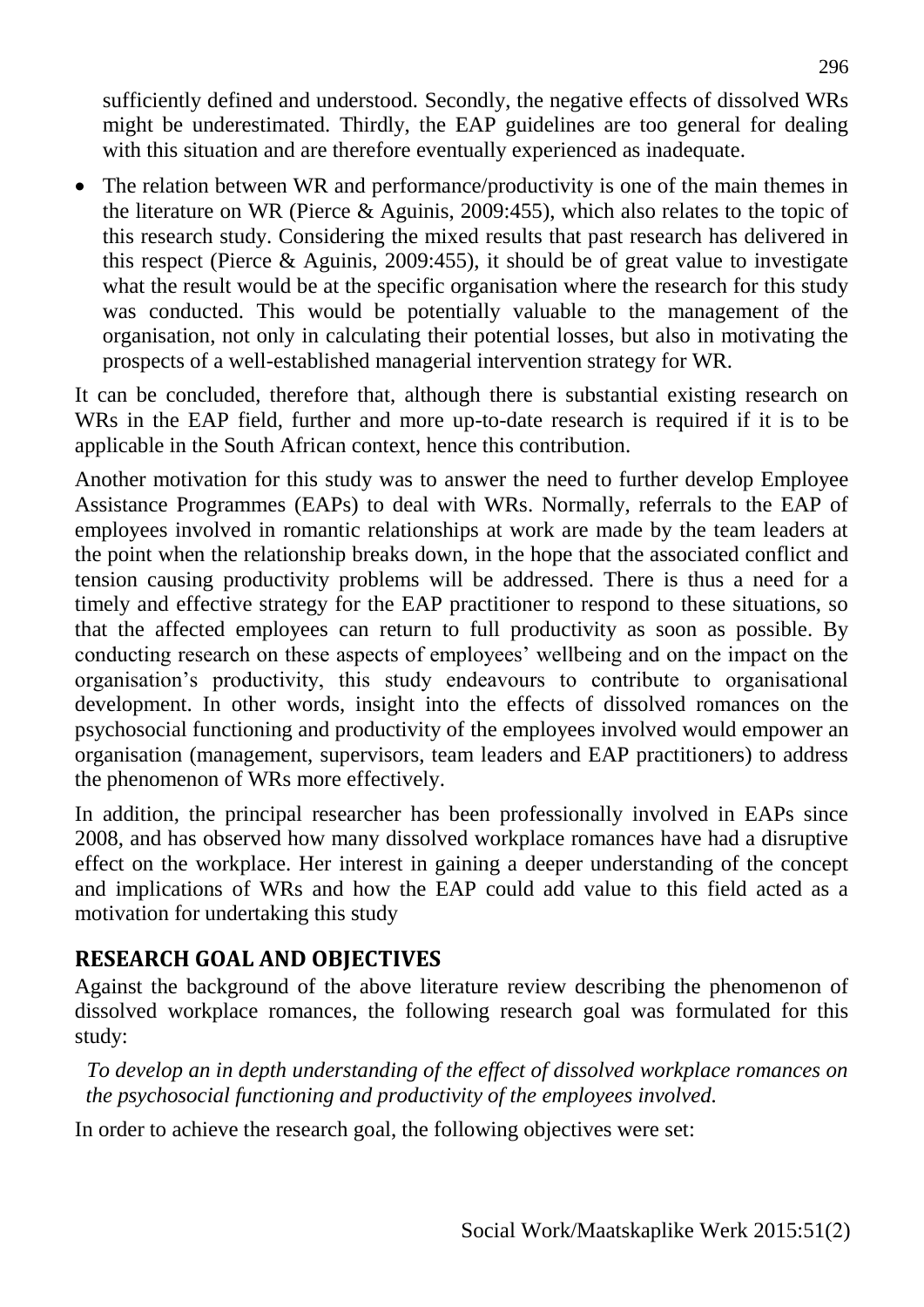- To obtain a sample of employees who were involved in a workplace romantic relationship, which ended;
- To conduct semi-structured interviews with them aided by open-ended questions contained in an interview-guide about the effect of their dissolved workplace romances on their psychosocial functioning and productivity;
- To explore the effect of dissolved workplace romances on the psychosocial functioning and productivity of the employees involved;
- To sift, sort and analyse the data obtained according to themes;
- To describe the effect of dissolved workplace romances on the psychosocial functioning and productivity of the employees involved;
- To interpret the data and conduct a literature control in order to verify the data;
- To draw conclusions and make recommendations about strategies for an EAP in dealing with the effects of dissolved WRs at an industrial clothing factory in Cape Town.

### **METHODOLOGY**

A qualitative research approach was followed which focused on gathering meaningful information about employees' perceptions, experiences and feelings in relation to the phenomenon of relationship breakdown in the workplace and its effect on their productivity.

This study was conducted in an industrial setting, a clothing factory in Cape Town, with approximately 1 600 production workers. The employees who formed the focus of the research are in the lower-income bracket and have low levels of formal education. The cultural composition is approximately 75% Afrikaans-speaking Coloureds, and 25% Xhosa-speaking Africans (most of the Africans are able to understand Afrikaans). The population is predominantly female, with approximately 200 male employees, ensuring a regular occurrence of romantic interaction in the workplace.

Interviews were conducted with a sample of 11 individuals of the wider population in the closed EAP caseload who were selected to participate in the study. Data saturation was taken into consideration in the process of interviewing participants. The selection was carried out by the non-probability sampling method of purposive sampling. This was regarded as the most appropriate method for this study, where many members of a small subset of a larger population are easily identifiable, but it would be impossible to enumerate those who are relevant in this research context (Babbie & Mouton, 2001:166).

The criteria for inclusion were that:

- the participants had to still be employed by the company;
- they must have been involved in a workplace romantic relationship, which ended;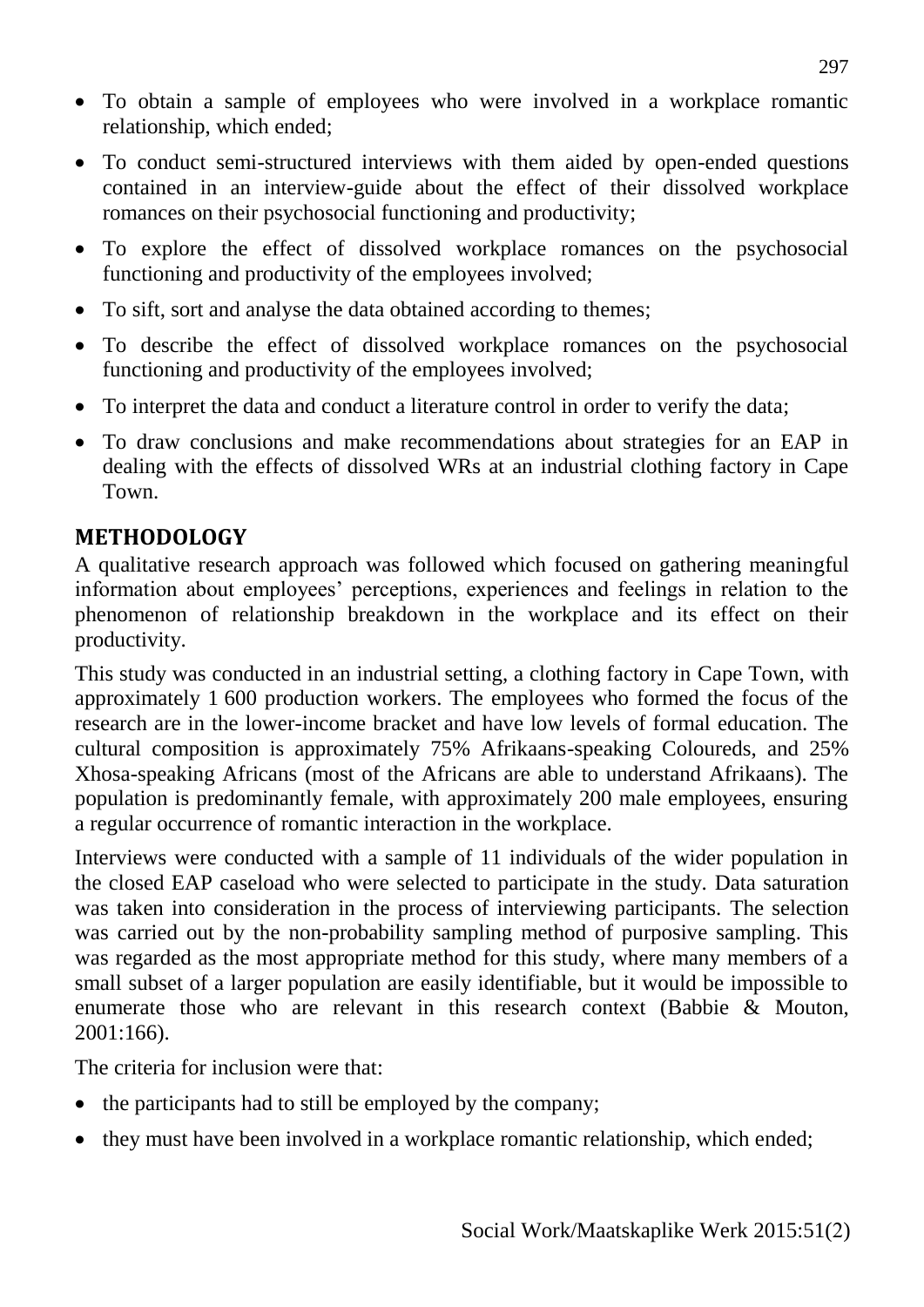- the relationship should be regarded as a serious long-term one as opposed to a shortterm affair – for example, either include the couple being married, having had cohabituated or having a child together;
- the relationship should have been "lateral", that is the couple must have been working on more or less the same level of authority; and
- participants must not have been involved in counselling at the moment of data collection (if applicable, services had to be formally terminated before the data collection).

Data were collected by means of a semi-structured interviewing method (by means of an interview guide with some predetermined questions). The questions were open-ended and allowed room for initiative by the interviewer to explore additional information that the participant has raised (Alston & Bowles, 1998:116). The interviews were digitally recorded and transcribed afterwards. Copies of the transcripts were given to the participants before the data were analysed and integrated into the findings to allow for the participants to approve of the content and confirm that they were correctly quoted and understood.

The interviews were not conducted by the researcher herself but by a suitably qualified person (registered social worker, bound by the standard code of ethics and regulations around confidentiality) contracted solely for this purpose. The advantage of this arrangement was that enhanced objectivity was ensured by the interviewer, which contributed to the trustworthiness of data collected.

The research findings that resulted from the process of data collection and analysis are outlined below.

## **RESEARCH FINDINGS**

### **Profile of participants and their relationships**

The majority (9 of out 11) of participants were female and between the age of 28 and 49. Participants' job titles varied between clerk, machinist, ironer, cutter and packer. Their mother tongue was Afrikaans and their education levels varied between Grade 6 and Grade 11 (refer Table 1).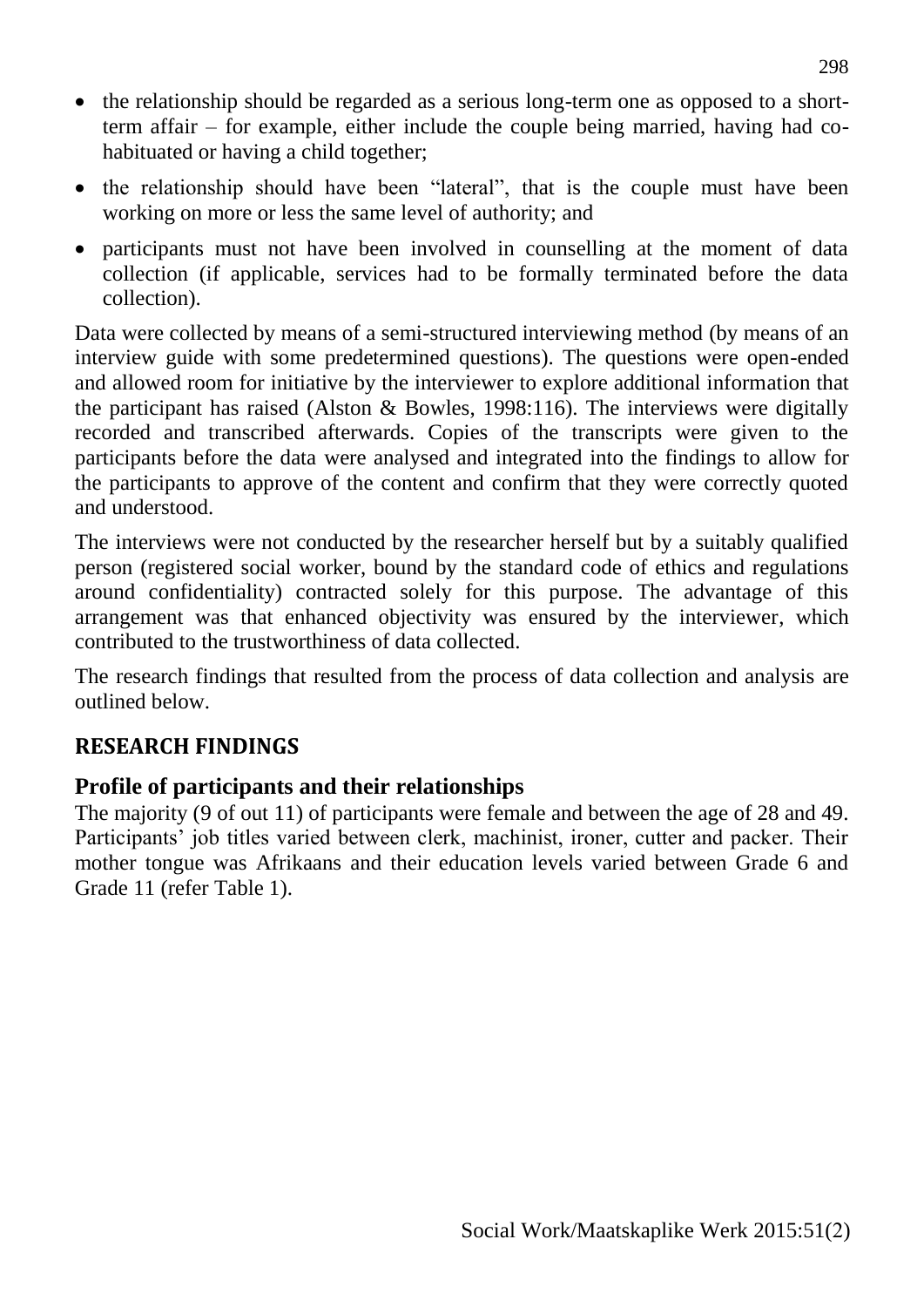| <b>Participant</b> | Age | <b>Gender</b> | Home<br>Language | <b>Highest level</b><br>of education | <b>Job description</b> |
|--------------------|-----|---------------|------------------|--------------------------------------|------------------------|
| $\mathbf{A}$       | 49  | Female        | <b>Afrikaans</b> | Grade 11                             | Clerk                  |
| T                  | 41  | Female        | <b>Afrikaans</b> | Grade 6                              | Machinist              |
| <b>SA</b>          | 42  | Female        | <b>Afrikaans</b> | Grade 11                             | Machinist              |
| D                  | 28  | Female        | Afrikaans        | Grade 10                             | Machinist              |
| $\mathbf{J}$       | 46  | Female        | <b>Afrikaans</b> | Grade 11                             | Machinist              |
| $\mathbf{P}$       | 37  | Male          | <b>Afrikaans</b> | Grade 10                             | Ironer                 |
| $\mathbf R$        | 42  | Male          | <b>Afrikaans</b> | Grade 8                              | Cutter                 |
| L                  | 33  | Female        | <b>Afrikaans</b> | Grade 11                             | Clerk                  |
| E                  | 32  | Female        | <b>Afrikaans</b> | Grade 12                             | Clerk                  |
| S                  | 40  | Female        | <b>Afrikaans</b> | Grade 11                             | Clerk                  |
| $\mathcal{C}$      | 34  | Female        | Afrikaans        | Grade 10                             | Packer                 |

**TABLE 1 PROFILE OF PARTICIPANTS** 

The length or duration of the romantic workplace relationships varied. The shortest relationship was at least six months (one participant), and the longest relationship was 15 years (two participants). Six participants were married to their partner and eight of the participants had one child or more with their partner (in question). Nine out of the 11 participants co-habited at some point in the relationship, ranging in duration between a minimum four months and maximum 15 years. The 11 participants included two excouples, meaning four of them were involved with each other and the rest were involved with other employees outside the sampling group.

It may be deduced from the information above that the participants' relationship profile therefore fitted the criterion of being in a serious long-term relationship rather than in a short-term affair.

All the participants were on approximately the same work level as their ex-partners, in the sense that none of them was in a superior position, with the other reporting directly to him/her, which accords with the participation criteria.

Ten of the participants responded that they perceived the break-up as being inimical, with only one participant saying it had been amicable.

Furthermore, of the total of nine relationships, six had broken up because of a third female party, who was also a work colleague. Most of the male parties in the relationships actually proceeded to enter into another workplace relationship after the break-up (this needs to be viewed in the context where the workforce of 1 600 consists mainly of females with only about 200 males).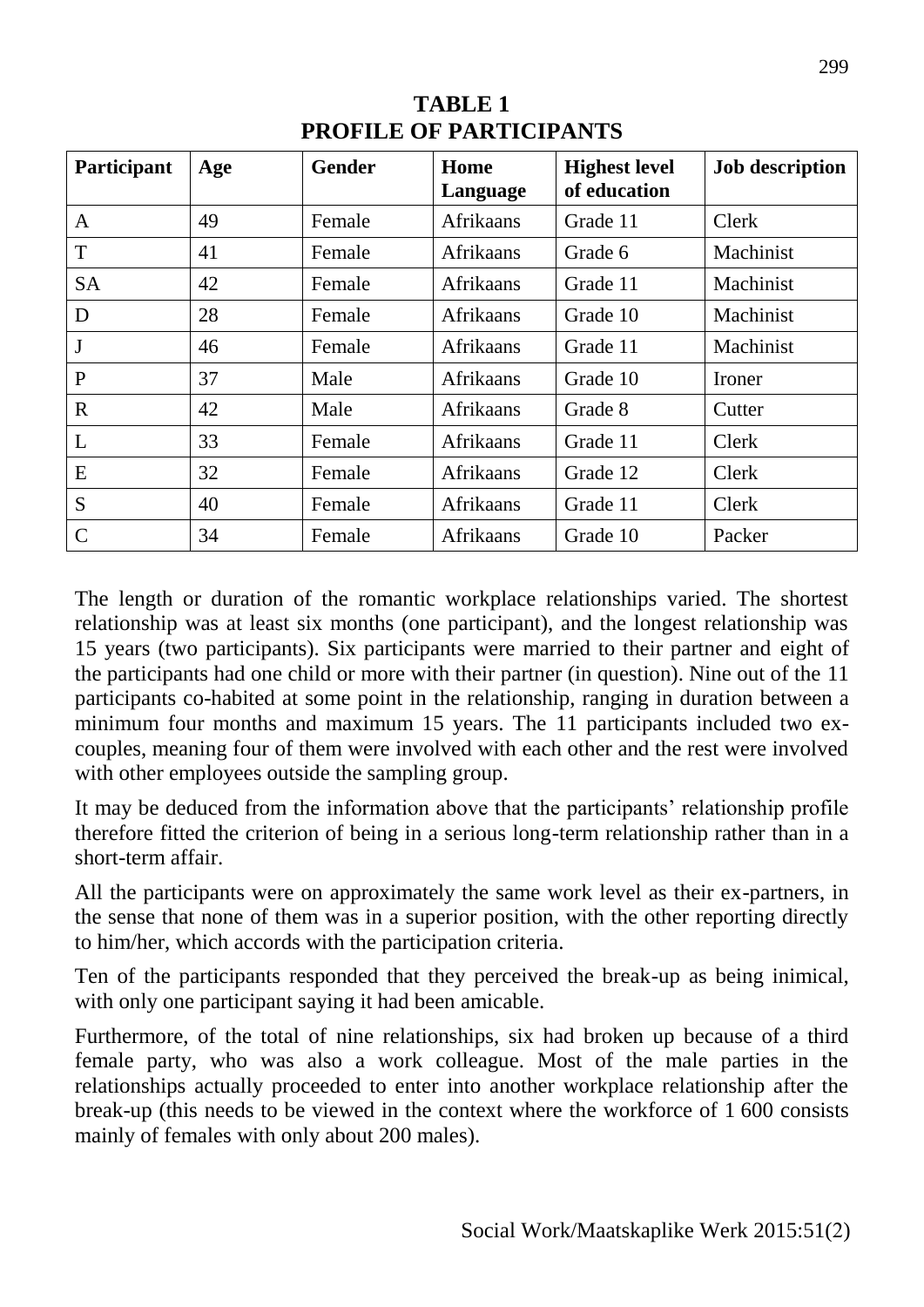#### **Presentation of the themes and literature control**

An elaboration of the themes that emerged during the study follows below.

#### **Psycho-social functioning**

The theme of the effects of dissolved WRs on the *psychosocial* functioning of the employees involved and their co-workers was explored in the interviews with participants. Emotional problems, such as concentration difficulties, stress and depression, lack of motivation and increased substance abuse, can occur with the dissolution of any romantic relationship. However, as indicated in the literature review, it is different for WR break-ups, in that the participants have to work together after the romance is over. This continued contact often worsens the emotional impact. Emotional disorders are usually not as visible as physical ailments and could create secondary risks for the organisation, such as increased absenteeism, mistakes or increased health costs.

In this regard participants reported a decrease in their concentration levels, as their attention was more focused on the relationship instead of on their work; they felt easily distracted and struggled to concentrate on their work. Five participants answered that they experienced difficulty with decision-making.

For example, J reported:

I could not make decisions at work. I remember one incident when I became sick at work because I was too emotional and had to be sent home. (*"Ek kon nie besluite maak by die werk nie. Ek kan onthou een 'incident' by die werk, wat ek siek geraak het by die werk en net begin te 'emotional' raak het, dat hulle my moes huis toe gestuur het"* [sic])

SA: I could not concentrate on my work. My supervisor recognised this. (*"My konsentrasie was nie by my werk nie. Die supervisor het opgelet..."*)

On the other hand, three participants reported that there had been no impact on their concentration levels or decision-making abilities, while two others felt relieved that they could keep busy at work in order to escape from their preoccupation with their feelings about the break-up.

In terms of the negative experience of stress, the research indicated that most participants reported increased levels of stress during the break-up. The "stress" related to different factors, i.e. adjustment, coping with gossip, raised anxiety levels and having to face their ex-partner every day at work. It is significant that the majority of the participants felt so stressed that they considered resigning from their jobs.

Also, when it came to sadness, seven participants answered affirmatively to the question as to whether they experienced this feeling during and after the break-up. Seven participants indicated that, for them, the experience was so intense that it bordered on depression, in that some lost interest in their personal hygiene and appearance. Others experienced decreased energy levels or had trouble sleeping.

For example: J reported: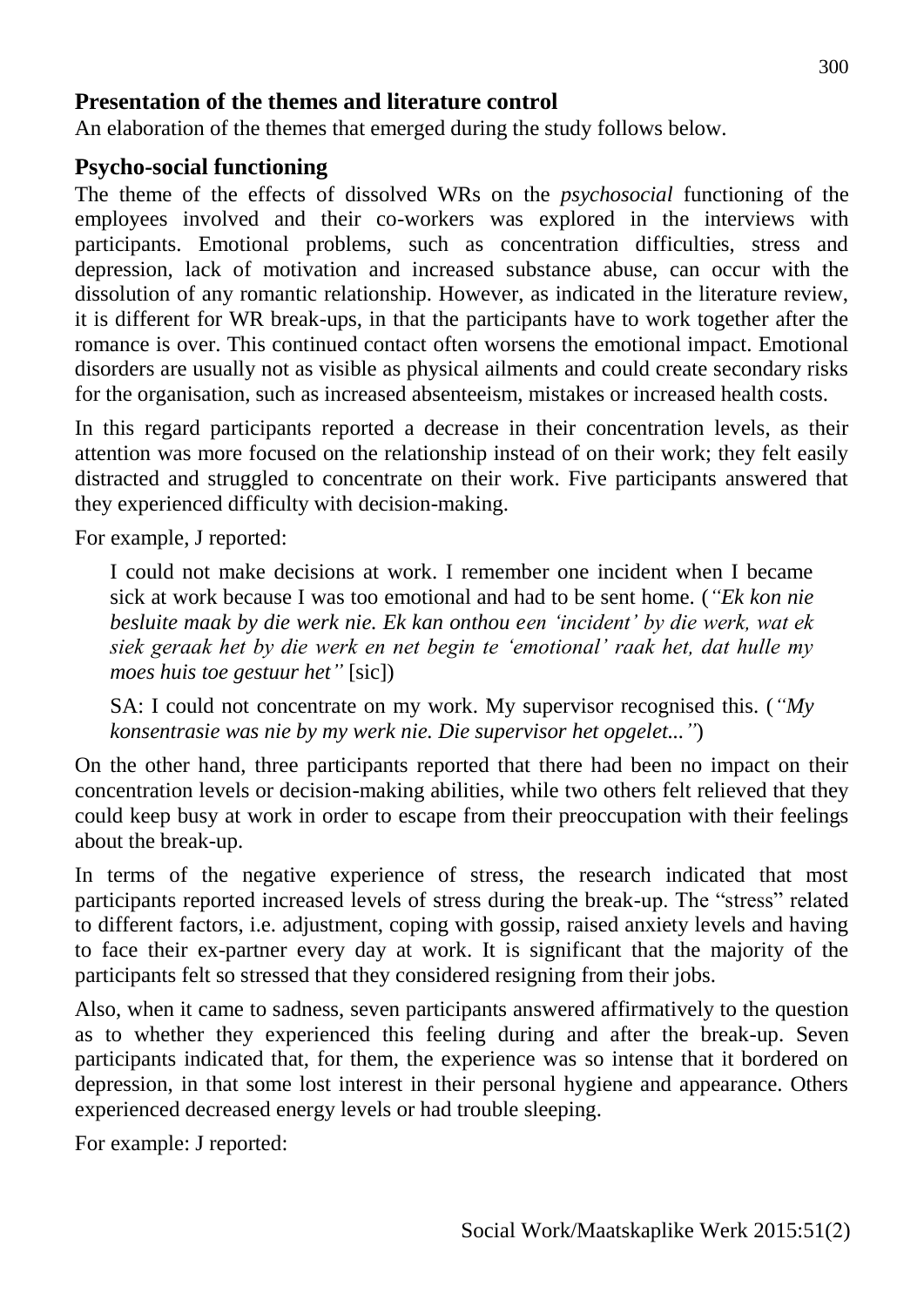I was very depressed. It felt as if nobody cared about me and that happiness was not meant for me. That I was meant to be alone. I cried bitterly. (*"Ek was baie depressed. Dit het vir my gevoel laat niemand vir my omgee nie. Dat geluk nie vir my beskore is nie ... om alleen te wees ... Ek het verskriklik baie gehuil."*)

A significant trend, therefore, is the experience of sadness and depression experienced by participants during the break-up, which was reflected in a severely negative impact on their psychosocial functioning.

The same can be said of substance-use during the break-up. Eight participants responded that they had increased their use of substances, which confirms the negative impact of the dissolution of the WR on their psychosocial functioning.

For example, L says that, although she used to drink over weekends, she suddenly started to drink during the week as well, as she could not care less about her situation:

I stopped worrying about what others at work thought of me, they could say what they liked about me at work. (*"Ek het net gedink... ek worry nie, hulle kan maar sê wat hulle wil by die werk".*)

Regarding levels of self-confidence, the research reflects the fact that, during and immediately after the break-up, the participants experienced a blow to their selfconfidence. However, looking at the impact over the longer term, 6 participants reported feeling relieved that the relationship was over (particularly if it had been unhappy), with increased levels of confidence in general.

This finding is demonstrated well by participant L:

I felt very insecure about myself and wondered what was wrong with me. He really crushed my self-esteem. But when we broke up, my life began. (*"Ek het baie onseker van myself gevoel. En dink ek: Wat is dan fout met my? Hy het regtig my selfvertroue geknak, regtig waar ... (maar) toe ons nou opbreek, toe het ek 'n lewe".*)

It can therefore be deduced that WR dissolutions can impact negatively on participants' levels of self-esteem in the beginning stages, when emotions run high, but the longerterm impact on psychosocial functioning actually looks positive.

The researcher deliberately asked the question "What was the most difficult experience during the break-up?" to probe whether or not the break-up had been particularly challenging because of its public nature in the workplace. Some participants answered affirmatively, indicating that it had been particularly hard to see each other every day. Five participants answered that the most difficult experience was the negative effect on the children, as demonstrated, for example, by:

P: I was sad for my child because now he would grow up without his father. ("*Hartseer vir my kind. My kind, omrede... Nou gaan hy ook groot word sonder sy pa".*)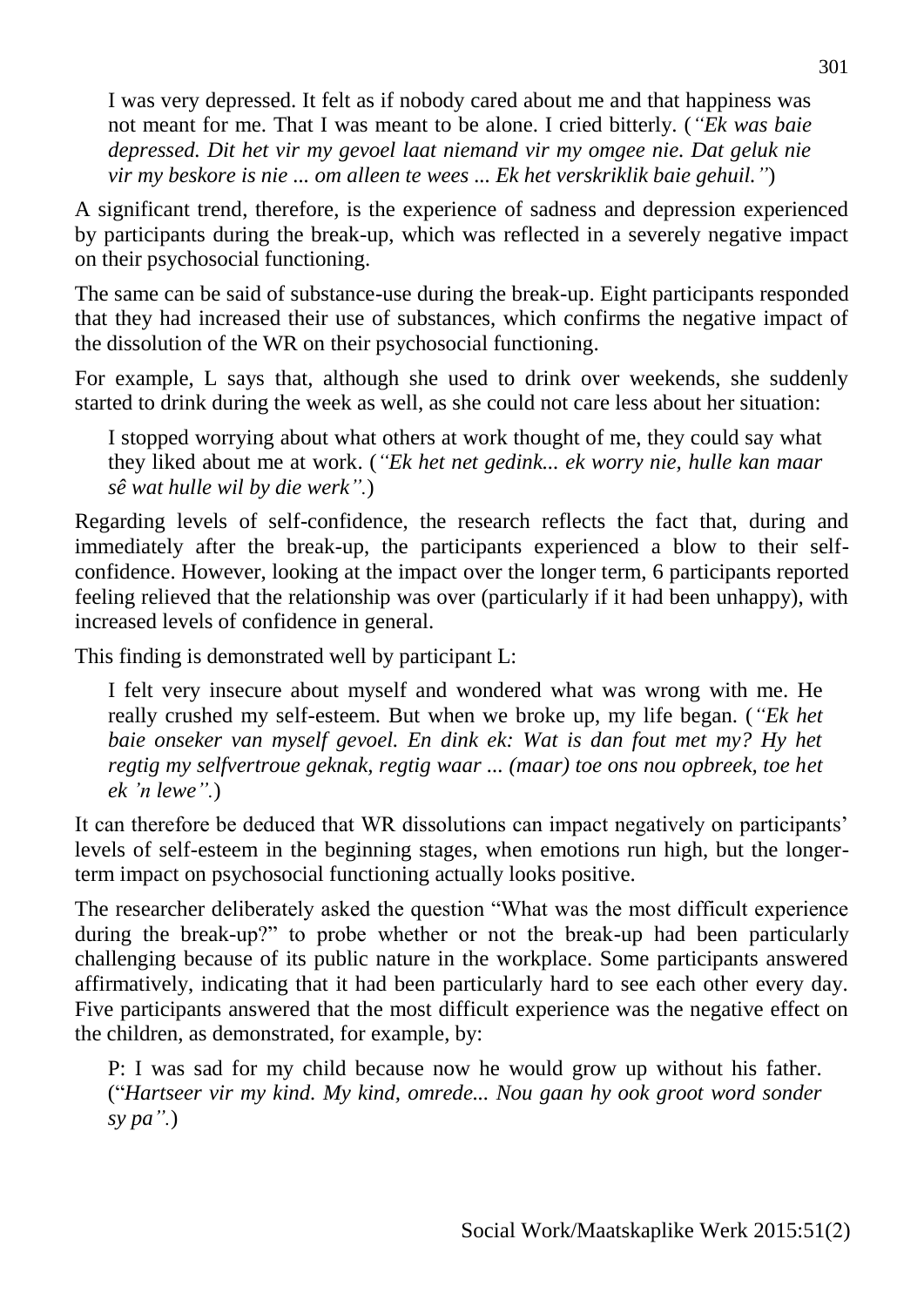R: The hardest part was that now I will see my daughter much less often than I would like. (*"Moeilikste deel is... ek gaan my dogtertjie baie minder sien as wat ek graag wil sien".*)

Another main trend emerged as the majority of the participants' relationships (six out of the nine sampled) had, in fact, broken up because of the intrusion of a third (female) party, also a work colleague, on site. This had complicated the break-ups to the extent that the participants experienced double the exposure and humiliation, because not only the break-up, but also the establishment of a new WR for the male party occurred in the public domain.

For example, D said:

He had another girl at work, and everybody was talking about it because he had made her pregnant. (*"Toe is die nou, dat hy iemand by die werk het ... en almal praat daarvan ... want hy het vir haar swanger gemaak".*)

This is significant in the sense that it possibly indicates that the particular work environment of the clothing factory in question is a "hot" environment: it seems to foster the development of romantic relationships at work. Furthermore, most of the employees reside in the same residential communities and often socialise at home.

This finding reflects the theory of Mano and Gabriel (2006), who found that the development of WRs depends a lot on the "organisational climate", and that WRs are more likely to emerge in "hot" climates, where work arrangements foster contact outside work and where organisational policies do not punish participants in WR (which is also relevant to this specific environment).

Proposing the existence of a "hot climate" in this instance makes further sense, considering the demographic composition of the employees. The majority (1 400) of the 1 600 employees are female, and the majority of them are single or divorced. It would appear, therefore, that for male employees there are ample opportunities for multiple WRs simply by virtue of the sheer availability of females.

A conclusion on the first group of questions concerning the theme "Psychosocial functioning" is neither clear-cut nor consistent. Different participants had different and unique emotional experiences, and the impact on their functioning varied from time to time and from individual to individual.

However, on the whole, and looking at the responses concerning this theme in general, the findings of the literature review are confirmed, in that the general psychological and emotional functioning of individuals involved in WRs is negatively affected. In general, the break-ups resulted in decreased concentration levels and decreased decision-making abilities, increased stress, sadness and depression levels, and an increased use of substances, as well as, at least immediately after the break-up, decreased self-confidence levels.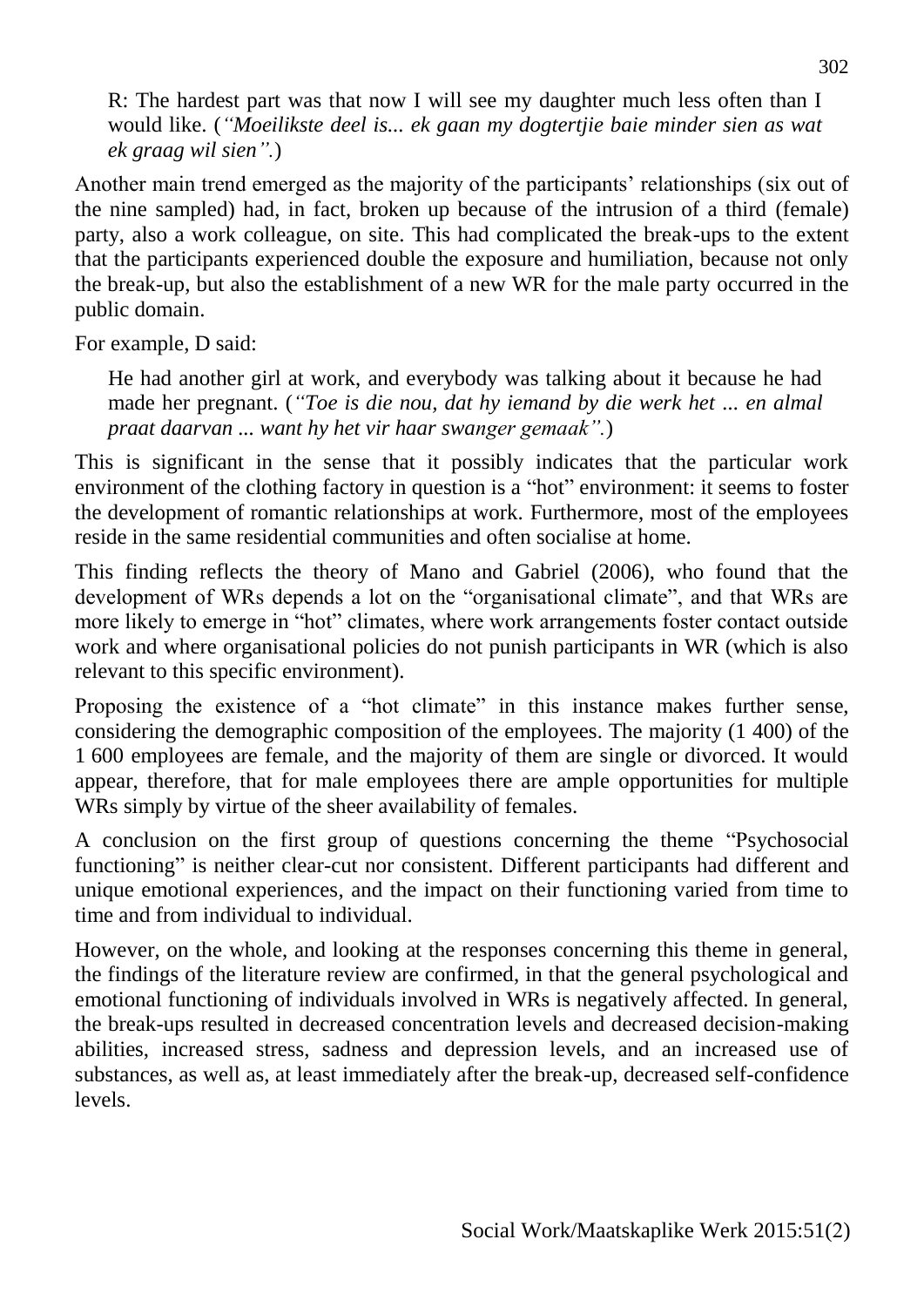### **Social functioning**

In this research study the matter of risks of a social nature was investigated under the theme of social functioning, with indicators of social coping, withdrawal behaviour, the experience of office gossip, conflict with colleagues, and communication with colleagues.

Looking at the various responses to the question of how the participants coped socially during and after the break-up, it appears that most of them had some difficulty with this. A sense of isolation and decreased levels of socialising emerged and was a general experience among the participants.

A clear trend emerged from the participants' responses to the question: "Did you feel like withdrawing from your colleagues at work?" Five participants answered affirmatively to this, reporting that they had had to take a few days or up to a week off from work in order to withdraw from that environment. They also reported withdrawal behaviour at work, for example, avoiding colleagues during breaks.

SA: Everyday during lunch times and tea times, I went outside, and then I would come in. I was on my own. (*"Lunch time, tea time, was ek maar net daar buite en dan kom ek maar weer in. Elke dag so. Op my eie was ek".*)

Office gossip was a common experience for the participants. Two of them reported that they were unaffected by the gossip, while the rest (9), experienced it rather negatively. It created a sense of humiliation, sadness, tension or lack of comfort in the working atmosphere. The participants' perceptions of the workplace were therefore negatively affected by their experience of the gossip, to the extent that they developed a resistance to going to work and needed to withdraw, as described above.

Participant P said: It upset me terribly and made me felt uncomfortable. I felt I did not want to work here any more. ("*Dit het my baie, verskriklik baie ontstel, ongemaklik laat voel. Dit het gevoel ek wil nie meer hier werk nie".*)

T felt uncomfortable because: Everyone was talking. They were saying I was mad, crazy. ("*...die mense het gepraat. Hulle het gesê ek is mal, ek is siek in my kop".*)

Another trend in the participants' experience was that of increased levels of conflict with their work colleagues. Feelings such as irritability, anger, impatience, quarrelsomeness, rudeness and unfriendliness were reported. All of these feelings are conflict-related and had, or were likely to have, a negative impact on their level of social functioning at work.

In summary, appreciating the different and often conflicting experiences by participants regarding the theme of social functioning, it can be inferred that the break-up of a WR generally had a negative effect. The participants' social coping skills were affected in some way or another, and most of them experienced withdrawal. Office gossip was an enormous issue for them, and increased conflict with work colleagues was reported.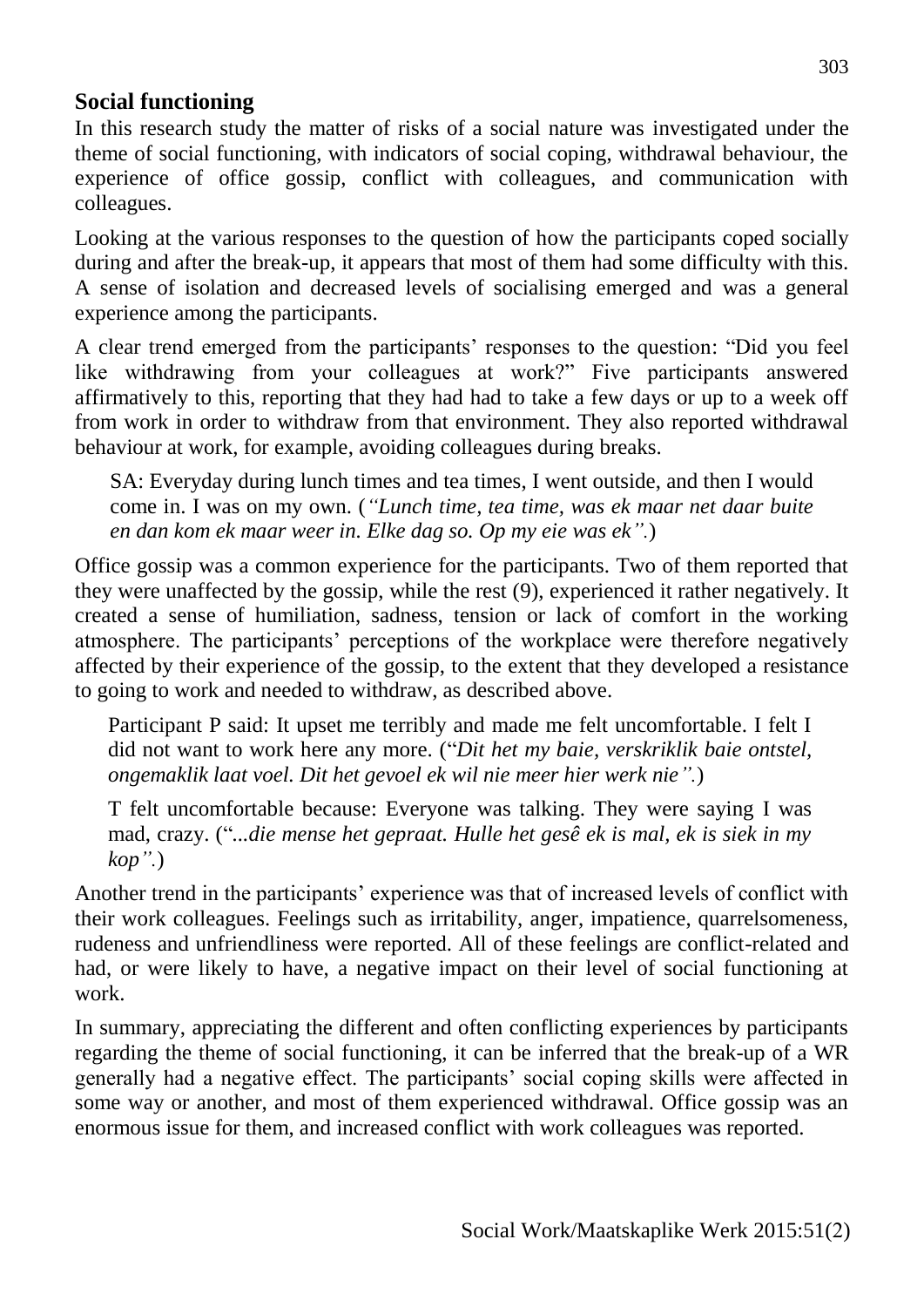#### **Retaliatory violence**

With reference to the theme of retaliatory violence, there is consensus in the literature that disruptive dissolutions of WR have a potentially high risk for an organisation in the sense that the dissolution could result in retaliatory violence on the work premises, affecting the participants' and their co-workers' job performances (Lickey *et al*., 2009:105,117). This may get worse when one of the parties feels vindictive, angry or resentful.

This research investigated the occurrence of retaliatory violence and the associated negative feelings under the indicators of violent threats, acts or incidents; effects of violent threats or acts; negative emotional experience (fear or intimidation); and experiencing feelings like anger or resentment.

The occurrence of violent threats, acts or incidents at work following the break-ups was a definitive theme. Four female participants shared that they approached their expartners at work in an intimidating or verbally violent manner.

L: I was the one who approached him to tell him off. When we broke up, I went up to him to swear and shout at him, everyday. Once, I took his phone and wanted to break it, but my friends stopped me. (*"Ek was die een... dan het ek vir hom gaan insê (slegsê)… Toe ons opbreuk... dan het ek hom uitgeskel en gevloek ...Geskel, elke dag ... dan skel ek hom uit en ek het een keer sy 'phone' afgevat. Ek wou dit stukkend gooi, maar toe keer my vrinne my".*)

One said that she physically hit her ex-partner at his machine.

J: Yes, I did slap him once, at the machine. Because ... he was being irritating. ("*Ja daar was een keer wat ek hom geklap het, by die masjien. Want ... hy was krapperig gewees".*)

Another incident was more serious, when a woman was physically and verbally assaulted by her ex-partner at her work desk.

The participants who had been on the receiving end of such violent threats or acts responded that they usually reacted by avoiding or walking away from their ex-partner. Some (2) felt embarrassed about it, some (2) felt uncomfortable, but the majority (7) struggled with feelings of anger and resentment against their ex-partners.

T: I would get angry for no reason, with my supervisor as well. (*"Ek het lelik kwaad geraak ... Ek was sommer net kwaad, sommer vir my supervisor ook".*)

D: When somebody asked me something, I would bite their head off for no reason because I was irritable and misinterpreted everything. ("*Nou as hulle miskien net iets vir my kom vra ... dan byt ek sommer hulle kop af of so. Vat dit mos nou verkeerd op".*)

These negative emotional experiences sometimes resulted in malicious intent towards those around them; for example, participants experienced increased levels of irritability with their colleagues or supervisors. Financial disagreements between ex-partners in particular were one of the primary reasons for this negativity.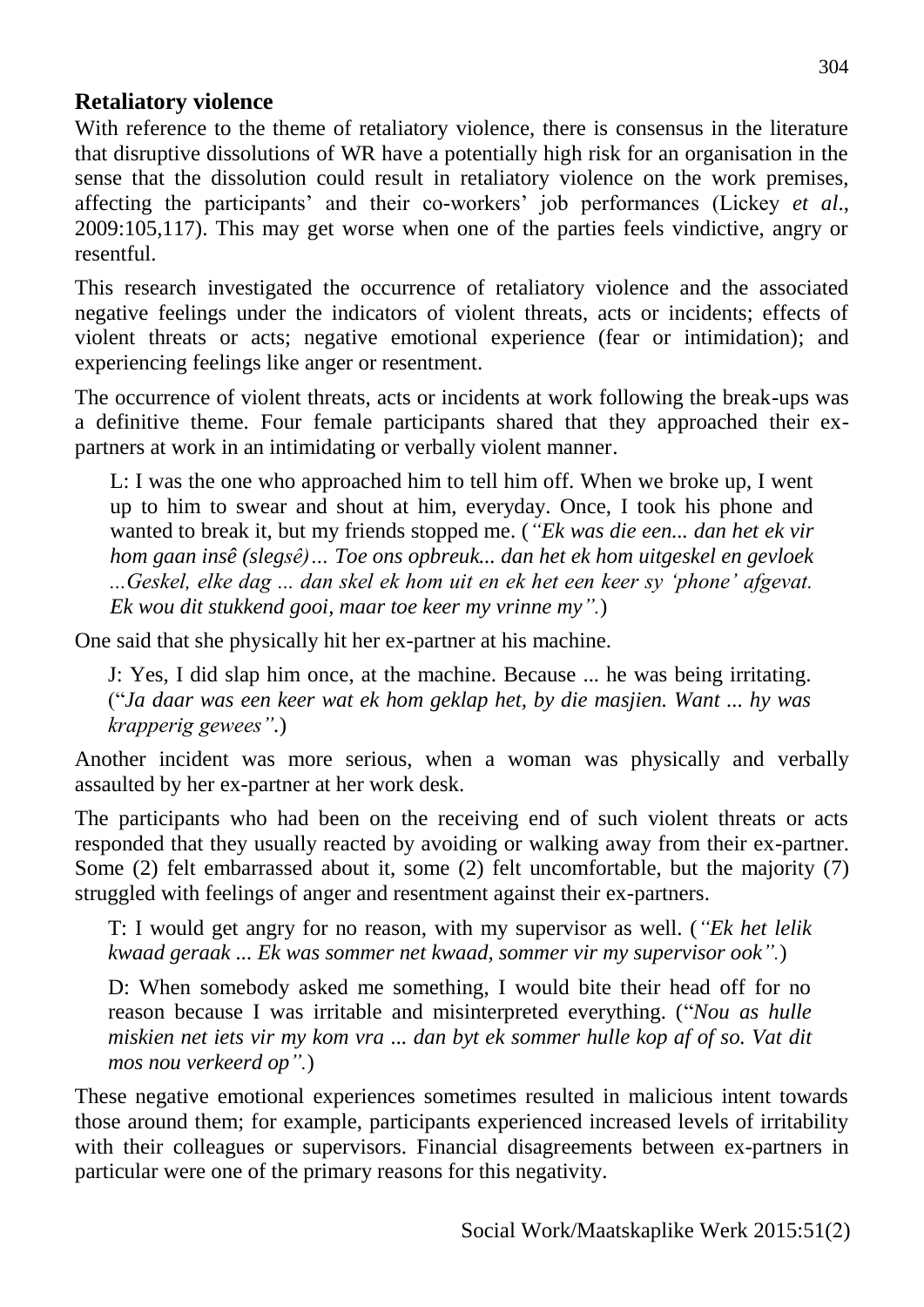In summary: the study indicates that the occurrence of retaliatory violence, with the associated negative feelings of anger, resentment and fear, was commonplace. This confirms the suggestion in the literature review that retaliatory violence counts as a major potential risk to the organisation when WRs dissolve.

This finding is significant and points out the irony that the organisation prohibits family members or partners of employees from entering the grounds because it has been identified as a safety risk. However, there are no policies or measures in place that consider the risks of employee family members or partners who are working together and who pose a similar potential risk to each other's safety.

### **Productivity implications**

With reference to the theme of the productivity of the employees involved and their coworkers in the industrial clothing factory in Cape Town, the study indicated mixed results regarding participants' responses as to whether or not the break-up had any impact on their usual level of work functioning. Half of the participants answered that it had had a negative impact, while the other half answered that it had had no impact whatsoever. One answered that she actually worked harder to compensate for the lack of trust her colleagues had in her.

With regard to the question of how the break-ups affected their attendance, all the participants shared that their attendance had been negatively affected, ranging from being absent for a few days up to a week or more. They usually listed it as "sick leave" and said they took the leave either because of their need to withdraw temporarily from the workplace, or to attend court cases resulting from the break-up.

D: I was frequently absent, I just felt anxious with lots of things running through my mind. Then I just needed to take time off work and be alone at home. (*"... ek was baie afwesig... jy voel nou net gespanne en goed gaan deur jou 'mind'. En dan moet jy net afvat en alleen wees by die huis".*)

The last productivity indictor to be investigated was the way in which the participants perceived the level of motivation and commitment to their work. A main theme was the negative impact of the experience, and they gave examples of how hard it had been for them to continue as normal during that time.

D: I did not do my work as I usually did. I just did not want to be there. I could not put in my usual effort and my work wasn't up to scratch. (*"Ek het nie my werk gedoen soos ek dit moet doen nie. Daar was net nie ... ek wou net nie hier gewees het nie ... Gee nie 'capacity' wat ek moet nie. My werk was nie dieselfde gewees nie".*)

Having children to look after was the main reason why participants were motivated to carry on doing their work.

J: Even though I didn't want to go to work, I had no choice because of our child. ("*Ek het gevoel ek wil nie werk nie, maar ek het nie 'n keuse gehad nie. Weens ons kind".*)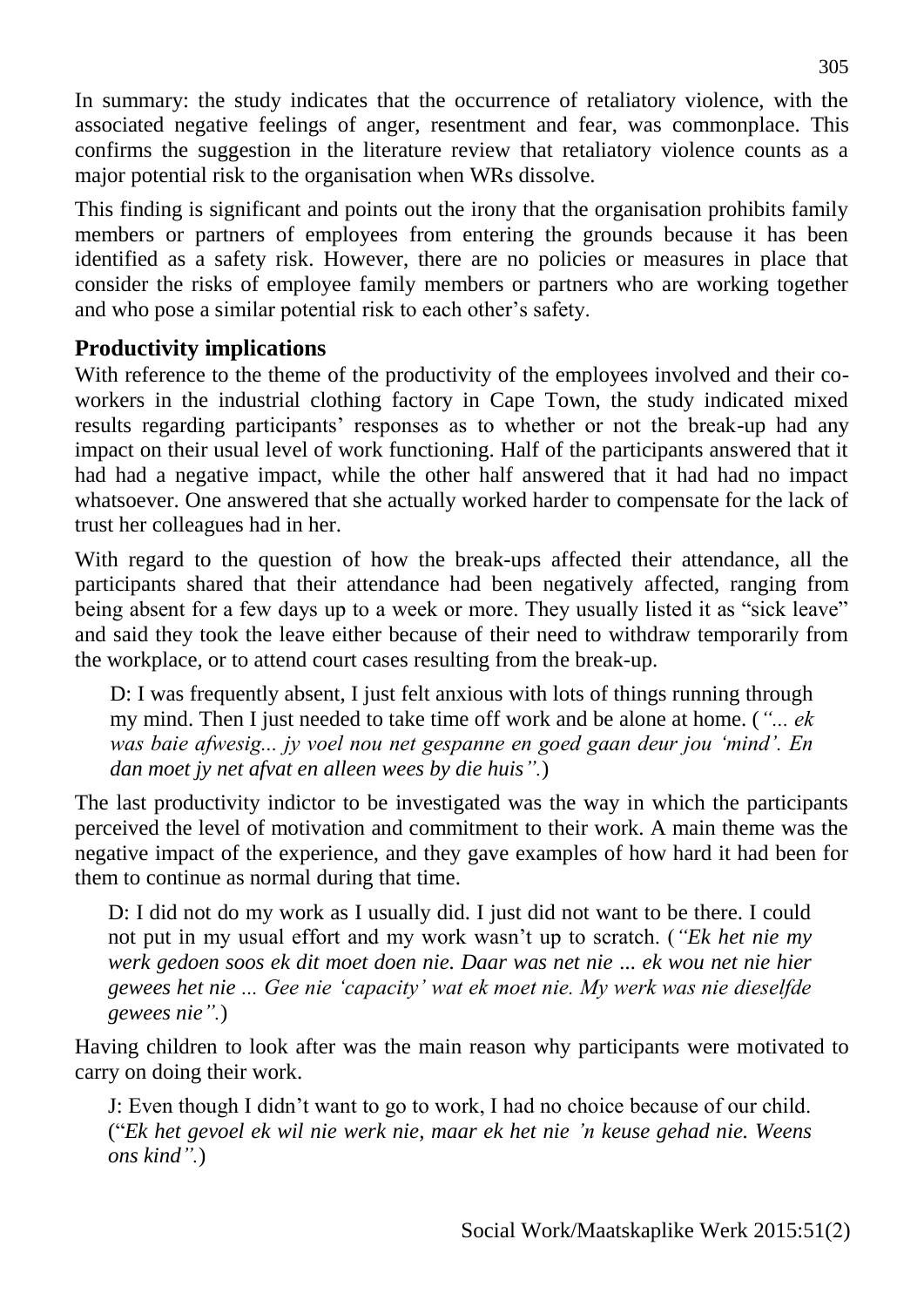In summary: the research suggests the theme that productivity indicators such as the level of functioning at work, attendance and the level of work motivation and commitment generally suffered. It is clear that WR break-ups do potentially have a negative effect on productivity.

### **Necessity and best strategies for an EAP**

The theme of participants' perceptions about the necessity and best strategies for an EAP in dealing with the effects of dissolved WRs were also explored. In view of the described risks to the individuals involved, as well as to the organisation as a whole, it is imperative for the company to respond proactively to avoid further escalation and further costs. Besides the more formal company involvement and measures such as a disciplinary recourse, the company could also respond by following the counselling policy that was already in place by offering the EAP service to all the employees.

The study indicates that nine of the participants made use of the EAP service during or after the break-up, most of them self-referred. Their feedback on whether or not their expectations were met by the service was mainly positive, confirming that the EAP gave them the opportunity of talking about their WR, which helped them come to terms with the situation.

S: She listened and that was the most important thing. (*"... sy het geluister en dit was die belangrikste".*)

Looking at their responses under the heading "Communication" in the study, 10 participants reported that communicating openly with their work colleagues, if only just a few trusted friends, their supervisor or the EAP social worker, was experienced as helpful.

Seven participants were unaware of any company policies prohibiting WR, and they felt that, even if they had been aware, it would not have been a deterrent. Therefore, they did not think this would have been an effective management intervention.

L*:* I don't think there should be such a rule because you can't just stop your feelings for someone. (*"Ek dink nie daar moet so 'n reël wees nie, want niemand kan sulke gevoelens vir mekaar keer nie".*)

One participant suggested that there should be a policy prohibiting extramarital affairs, which makes sense in view of the literature review (Pierce & Aguinis, 2009:453), where it is suggested that these relationships are regarded as unethical and could pose a potential risk to the company.

Asking participants to suggest ways of improving the existing EAP to better respond to similar predicaments in future, a common majority point was that the EAP should counsel the parties together to defuse the conflict, to talk about what had happened, to help implement boundaries and to mediate differences peacefully.

The participants who underwent mediating interventions by the EAP gave positive feedback on this and suggested that this should be repeated in similar situations.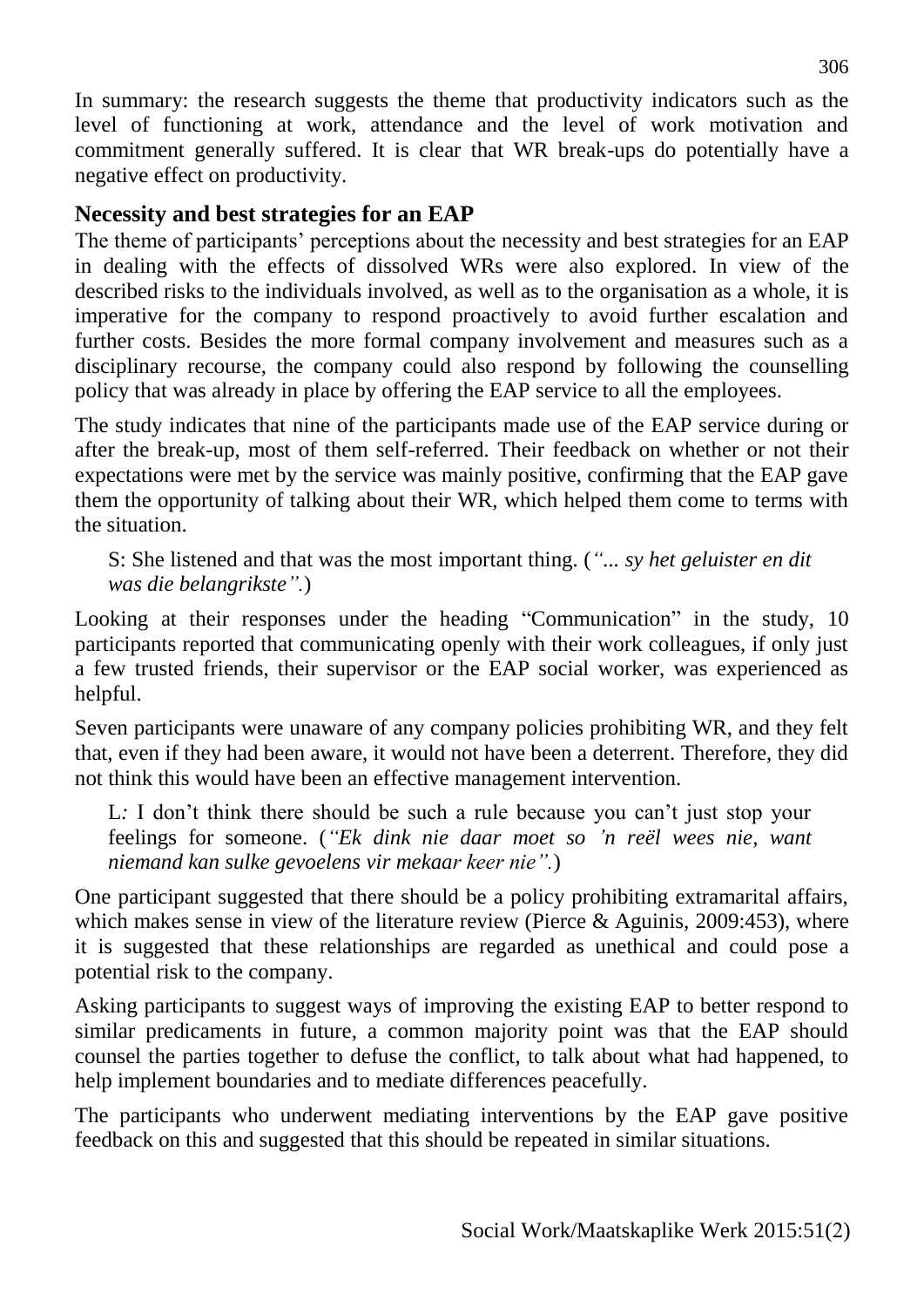For example, P suggested that if couples are seen together:

The couple should be called in together to talk to the social worker about their relationship. It's good to have someone like a social worker at work because there are a lot of troublesome things at home and some of us can't afford to go to someone outside work. This gives one motivation to come to work. (*"... hulle word saam ingeroep en praat oor die huwelik ... want kyk, om iemand te hê, soos die maatskaplike werker by die werksplek, is baie goed. Want daar is baie dinge by die huis en sommige van ons kan dit nie 'afford' om na iemand buite te gaan nie, want ons het nie daai geld nie. Om iemand soos dit by die werk te hê, gee vir jou die motivation om te kom werk".*)

T: She could be helpful because you can be rude to each other when you are in a relationship, she could help you to keep the relationship on the straight and narrow. (*"Sy kan vir hulle almal help ... 'n mens is onbeskof met mekaar wanneer jy in 'n verhouding is ... sy kan help om die verhouding so 'n bietjie op die pad te hou".*)

In summary, it appears that the EAP was seen as a helpful opportunity for affected employees to receive counselling support in coming to terms with a break-up. The chance to talk about their feelings in a professional and confidential environment was experienced positively. Furthermore, it was clearly suggested by seven of the participants that the EAP could be even more effective if the two parties were seen together by the counsellor in a constructive set-up to address the various issues that emerged during the break-up.

#### **Suggestions for further research**

The following suggestions are made for further and future research on the effect of workplace romances on employees and the organisation in general and more specifically on the psychosocial functioning and productivity employees.

- Given the limitations of this study, it would be of academic value to reflect on the outcome of a research study focusing on the comparison of participants' supervisors and colleagues' responses to the same indicators.
- A mixed-method research strategy should be applied to incorporate qualitative findings on the participants' production statistics for a more objective angle of comparison. These steps would possibly produce even richer information as they may bring about greater neutrality and objectivity, as opposed to the subjective approach of this study.
- Relevant closed EAP case files could be analysed to carry out a record analysis of the interventions provided and to decide whether or not they had defused the work conflict. This might shed more light on possible EAP intervention strategies to deal with similar situations in future.
- The effect of disruptive dissolution of a WR, which has the particular potential for retaliation and violence, not forgetting the emotional disorders and secondary risks to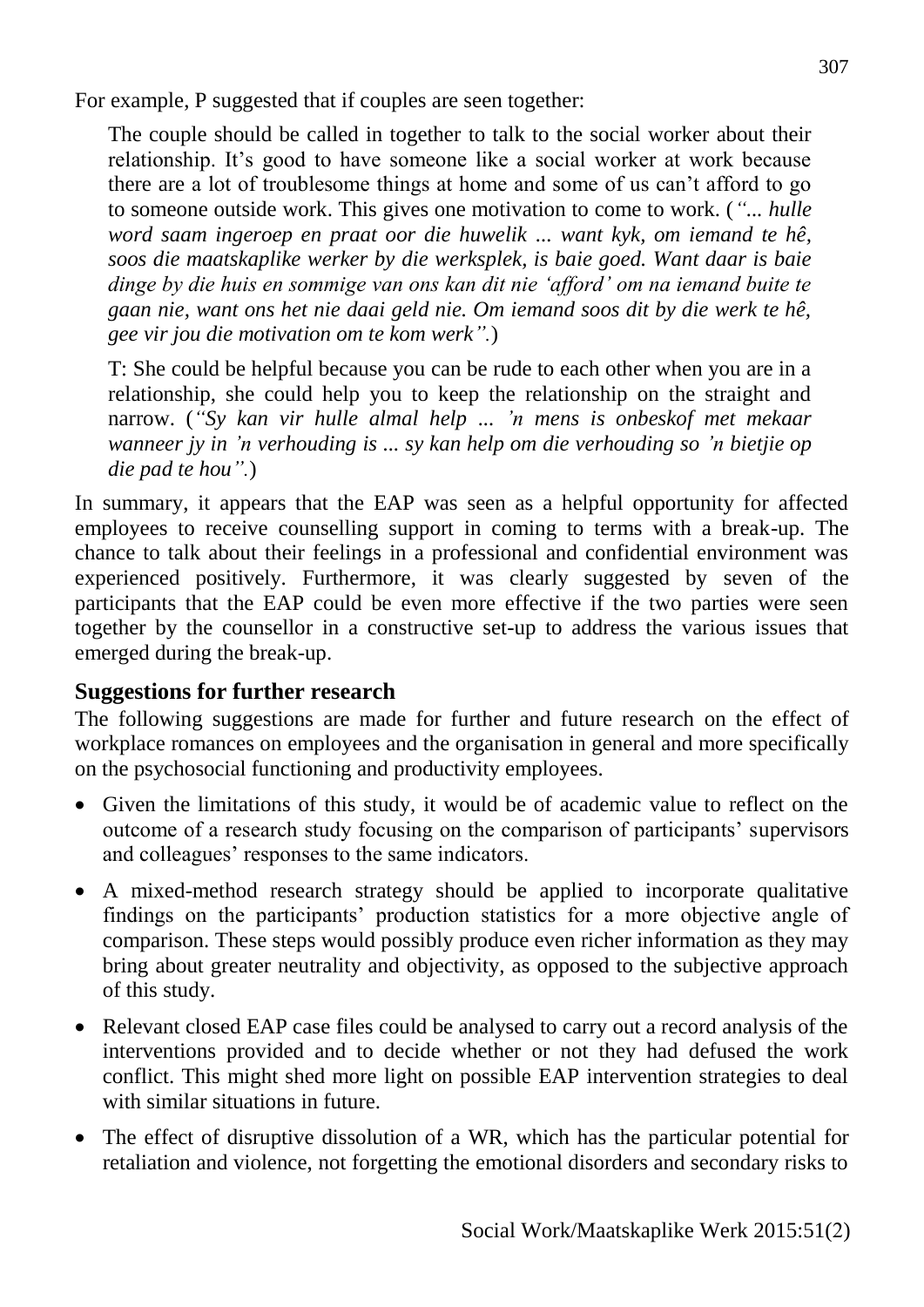the organisation, must be investigated further. Supplementary research is required regarding the disturbing outcome of this research about the high occurrence of retaliatory violence on work premises and the resulting costs to the company, which has to resort to disciplinary action by applying the workplace violence policy. The company could, for instance, explore the number of disciplinary hearings owing to workplace violence, linking them with retaliatory violence due to WR break-ups. The company could possibly acknowledge the importance of identifying high-risk individuals early on and refer them to the EAP for mediation. Certain interpersonal boundaries could be implemented to prevent any future occurrence of workplace violence.

 Further research could be conducted on the potential value of mediation interventions as part of the EAP to defuse and manage situations of interpersonal conflict in the workplace (such as those caused by WRs that have broken down).

## **CONCLUSION**

This study confirms the overall negative effect of the breakdown of WRs on the psychosocial functioning and productivity of the employees involved in the workplace. Furthermore, it gives direction on how the EAP could best respond to this type of interpersonal conflict situation in the workplace, i.e. by means of mediation. The researcher's view is that mediation should be recognised and regarded as a primary means of intervention by a company's EAP to respond to WRs that dissolve in order to proactively protect the individuals involved as well as the company at large from the possible escalation of negative outcomes.

In view of the insights obtained, the envisaged significance and contribution of this research is its focus on a very specific South African context: an industrial clothing factory in Cape Town during the years 2012-2013. This narrowly-defined context, which incorporates the context of South African and "un- or semi-schooled" employees, will go towards making this research contextual, relevant, manageable, focused and significant by addressing the gap in information on this topic, thereby creating new, relevant knowledge

### **REFERENCES**

ALSTON, M. & BOWLES, W. 1998. **Research for social workers: an introduction to**  methods (2<sup>nd</sup> ed). London: Routledge.

AMARAL, H.P. 2006. **Workplace romance and fraternization policies**. University of Rhode Island: Schmidt Labor Research Center.

ARMITAGE, C. 2009. Mediation is good for everyone. **New Zealand Management***,* 57:7.

BABBIE, E. & MOUTON, J. 2001. **The practice of social research** (South African ed). Cape Town: Oxford University Press.

CARTER, C. 2008. Limited future for workplace mediation. **Personnel Today**, 11:9.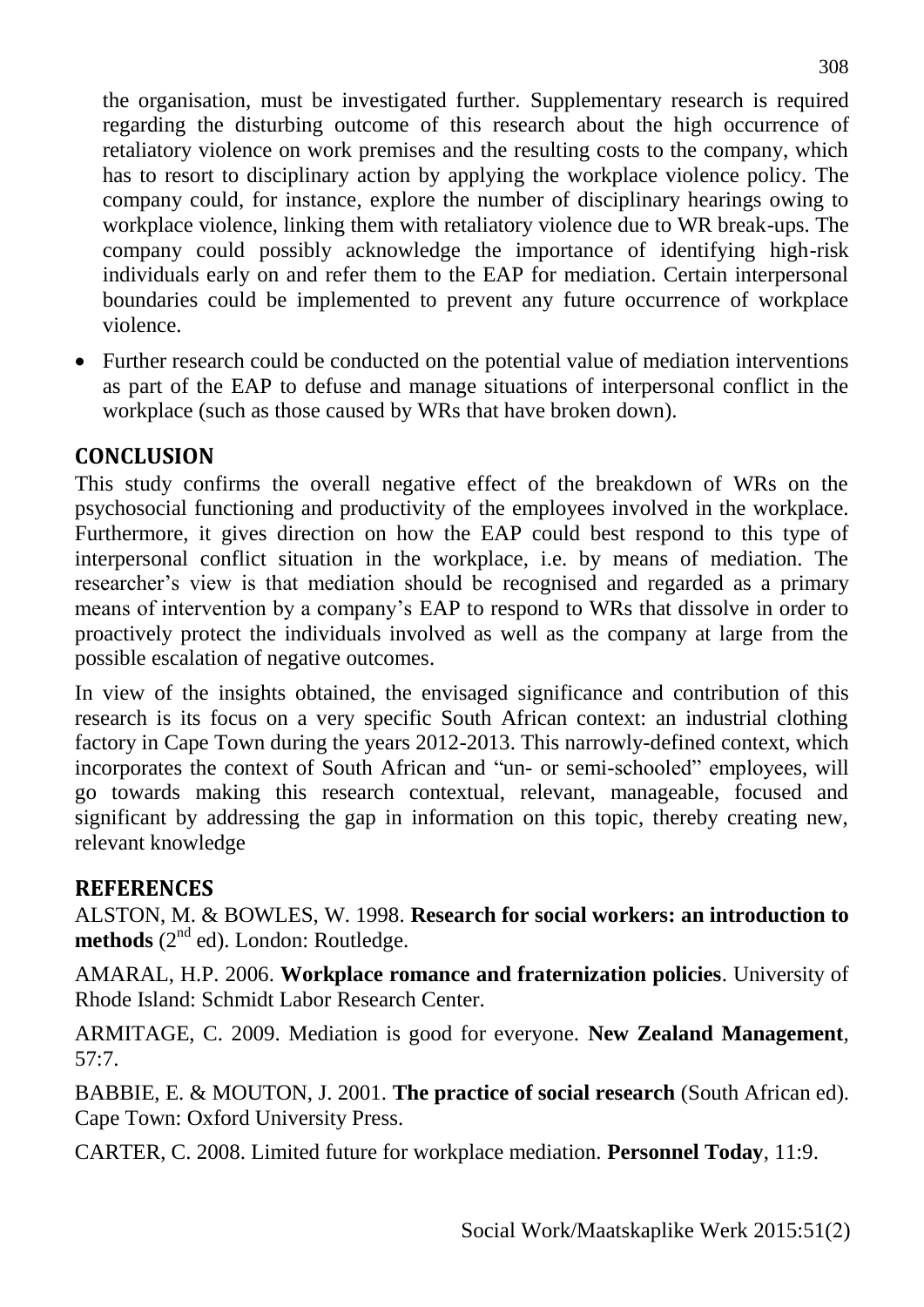COLE, N. 2009. Workplace romance: a justice analysis. **Journal of Business Psychology**, 24:363-372.

DILLARD, J.P. 1987. Close relationships at work: perceptions of the motives and performance of relational participants. **Journal of Social and Personal Relationships**, 4(2):179-193.

DILLARD, J.P. & BROETZMANN, S.M. 1989. Romantic relationships at work: perceived changes in job-related behaviors as a function of participant's motive, partner's motive, and gender. **Journal of Applied Social Psychology**, 19:93-110.

DILLARD, J.P., HALE, J.L. & SEGRIN, C. 1994. Close relationships in task environments: Perceptions of relational types, illicitness, and power. **Management Communication Quarterly**, 7:227-255.

FOLBERG, J., MILNE, A.L. & SALEM, P. 2004. **Divorce and family mediation models, techniques and applications**. New York: The Guildford Press.

LICKEY, N.C., BERRY, G.R. & WHELAN-BERRY, K.S. 2009. Responding to workplace romance: a proactive and pragmatic approach. **The Journal of Business Inquiry**, 8(1):100-119.

LITTLE, S. 2010. **Workplace responses to employee grief following the dissolution of a romantic relationship**. Conference report to the 2010 Academy of Management Conference, University of Montana, Missoula.

LUNA, C. & YIALELIS, L. 2008. Mediation solves problems with help of those involved. **The Wenatchee Business Journal**, 2:39.

MAINIERO, L.A. 1986. A review and analysis of power dynamics in organizational romances. **Academy of Management Review**, 11(4):750-762.

MAINIERO, L.A. 1989. **Office romance: love, power, and sex in the workplace**. New York: Rawson Associates.

MANO, R. & GABRIEL, Y. 2006. Workplace romances in cold and hot organizational climates: the experience of Israel and Taiwan. **Human Relations***,* 59(1):7-35.

O'LEARY-KELLY, A.M., LEAN, E., REEVES, C. & RANDEL, J. 2008. Coming into the light: intimate partner violence and its effects at work. **Academy of Management Perspectives**, 22(2):57-72.

PEARL, J. 2004. Worth fighting for. **Community Care**, 1535.

PIERCE, C.A., BYRNE, D. & AGUINIS, H. 1996. Attraction in organizations: a model of workplace romance. **Journal of Organizational Behaviour**, 17(1):5-32.

PIERCE, C.A. 1998. Factors associated with participating in a romantic relationship in a work environment. **Journal of Applied Social Psychology**, 28(18):1712-1730.

PIERCE, C.A., AGUINIS, H. & ADAMS, S.K. R. 2000. Effects of a dissolved workplace romance and rater characteristics on responses to a sexual harassment accusation*.* **Academy of Management Journal**, 43(5):869-880.